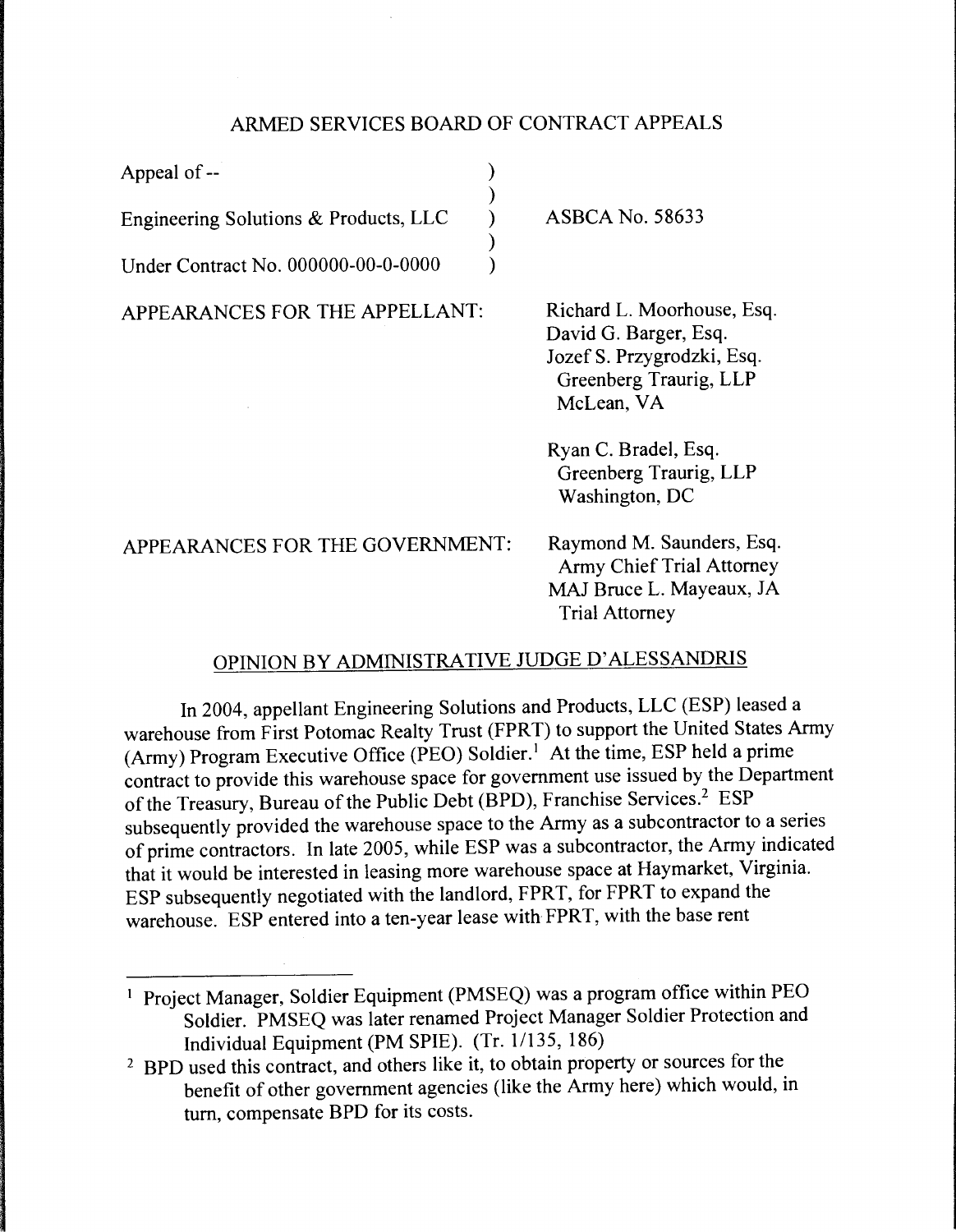front-loaded into years one through seven, and no base rent for years eight to ten, and with an early termination fee.

During the negotiations for the expansion of the warehouse, the Army reviewed the construction design to ensure that the new space would meet its needs, helped ESP and FPRT in negotiations with Prince William County, Virginia, planning and zoning officials, and monitored the progress of construction activity. ESP leased the expanded warehouse space beginning in April 2007. The Army vacated the warehouse in March 2012, approximately five years into ESP's ten-year lease with FPRT. ESP contends that there was an implied-in-fact contract with the Army requiring the Army to pay the early termination fee, year six rent, and other costs totaling roughly \$4.2 million. ESP submitted a certified claim that was denied by the Army's contracting officer. ESP subsequently appealed to the Board. The Army's motion for summary judgment was denied by the Board on 13 May 2015. *Engineering Solutions* & *Products, LLC,*  ASBCA No. 58633, 15-1 BCA<sup>1</sup>35,989, *recon. denied*, 16-1 BCA<sup>1</sup>36,313. The Board held a four-day hearing beginning on 19 September 2016. Because we find that ESP has not demonstrated the existence of an implied-in-fact contract with the Army, we deny the appeal in its entirety.

### FINDINGS OF FACT

1. In August 2001, the Department of the Treasury, BPD, Franchise Services (FedSource), awarded Open Market Blanket Purchase Agreement (BPA) No. 4000 to ESP (app. supp. R4, tab 79 at 1, 4; tr. 1/46).

2. FedSource was a "franchise-fund activity" created by the Department of the Treasury. *See* 31 U.S.C. § 322 note (Department of the Treasury Franchise Fund). FedSource awarded its own contracts for goods and services to be provided to other agencies (supp. R4, tab 52 at 171).

3. In April 2004, while ESP was a prime contractor to FedSource it leased approximately 123,777 square feet at a warehouse located at 15395 John Marshall Highway, Haymarket, Virginia (the Haymarket warehouse) (app. supp. R4, tab 85 at l; compl.  $\P$  9, 12; tr. 2/59, 65). Preston Turner, a senior logistician for PEO Soldier, initially identified the Haymarket property to ESP as being suitable for the Army's purposes (tr. 2/9-10).

4. The FedSource center in Beaufort, South Carolina (FedSource-Beaufort) issued at least one task order to ESP under BPA No. 4000 which involved a requirement to operate the Haymarket warehouse in support of the Army's PEO Soldier activity (tr. 1/56-57, 2/17). By Military Interdepartmental Purchase Request (MIPR) No. MIPR4LlBR01366, dated 16 August 2004, the PMSEQ activity within PEO Soldier transferred \$2,610,908.23 from the Department of Defense to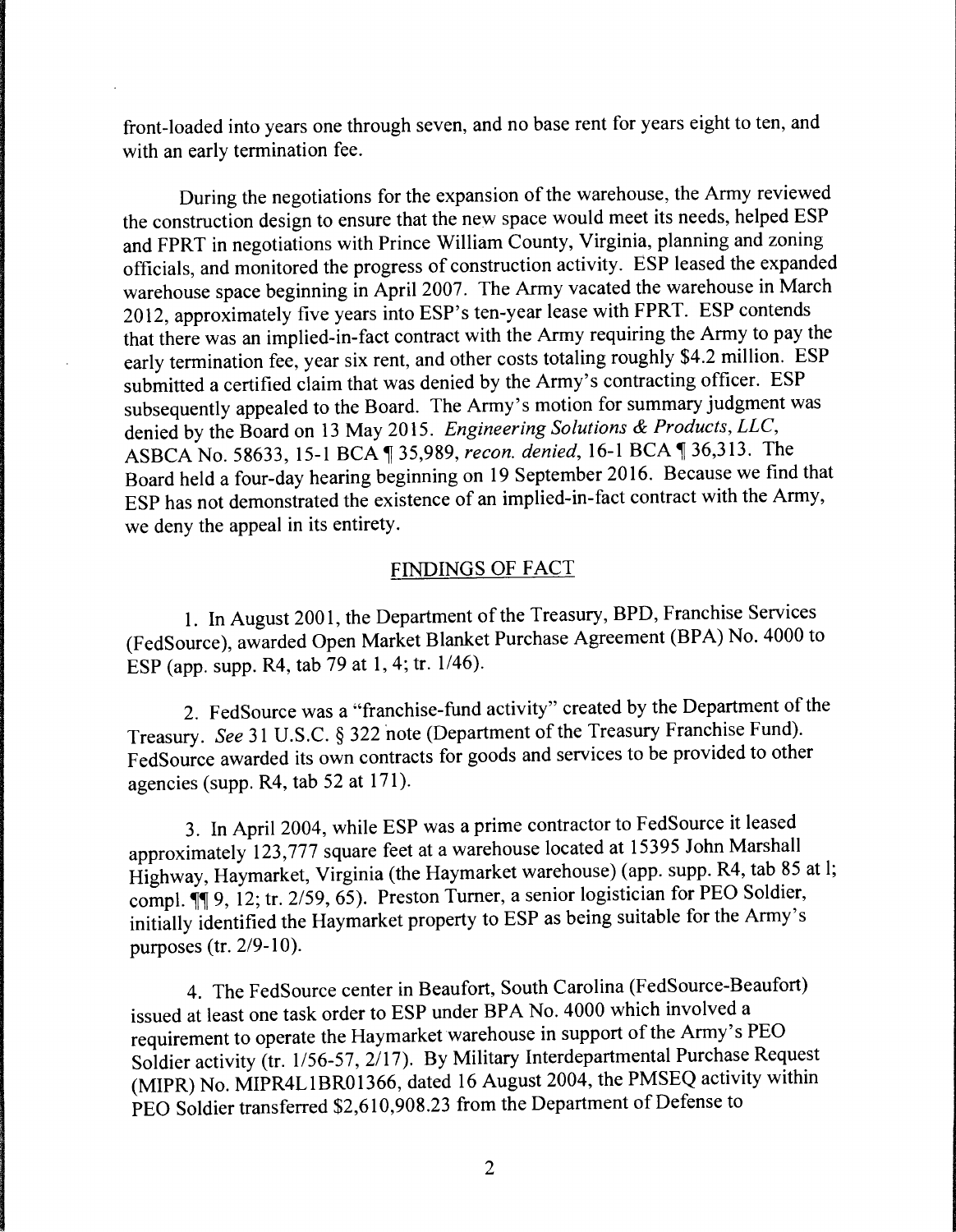FedSource-Beaufort, "for lease, transfer/relocation, and maintenance of Haymarket facility" with an expiration of 30 September 2004 (app. supp. R4, tab 80 at 6).

5. In November 2004, the BPD advised ESP that its BPA did not comply with the Federal Acquisition Regulation (FAR), and that FedSource-Beaufort would not issue any new task orders under the BPA (supp. R4, tab 57 at 746). In a 26 March 2005 letter to FedSource BPA holders, BPD informed ESP that the final task order issued by FedSource-Beaufort under BPA No. 4000 would expire no later than 30 April 2005 *(id.* at 748).

6. In early 2005, notwithstanding, the FAR-related problems with ESP's BPA, the Army apparently still needed to use the Haymarket warehouse, thus the FedSource center in Baltimore (FedSource-Baltimore) awarded a task order to Westaff (USA), Inc. (Westaff) under existing Contract No. TPD-03-C-0005. The FedSource-Baltimore task order required Westaff to operate the Haymarket warehouse for PEO Soldier. Westaff, in turn, entered into a subcontract with ESP for that purpose. (Supp. R4, tab 56 at 349, tab 57 at 775; compl.  $\P$  15; tr. 1/58, 61-62). While it was a subcontractor to Westaff, ESP submited its invoices to Westaff for payment (tr. 3/135).

7. Ms. Gerry Mosier, a procurement analyst, also referred to as a contracts manager, was ESP's primary contact within the government during the transition from FedSource to Westaff, but had no contracting authority in her position at PMSEQ (although she had been a contracting officer earlier in her career). She retired from federal service in March 2006. (Supp. R4, tab 60 at 895, tab 63 at 1009; tr. 3/63-64, 159)

8. In approximately late 2005, while ESP was under subcontract to Westaff, representatives of PEO Soldier, including the head of PMSEQ, COL John Norwood (now retired); Steven Pinter, COL Norwood's deputy; and Todd Wendt, PMSEQ's Director of Logistics, visited the Haymarket facility, and told ESP personnel that PEO Soldier could use additional space at the Haymarket warehouse to prepare soldier equipment sets for deployment to Iraq (tr. 1/194-95). The Army's need for additional space was urgent due to the Global War on Terror, and expanding combat operations in Iraq and Afghanistan (tr. 1/145, 147, 155, 192, 2/20-22). PEO Soldier processed body armor and night vision goggles that were mission-critical equipment for the troops (tr. 11145, 147, 155-56). COL Norwood asked ESP to engage with FPRT to see if the warehouse could be expanded (tr. 1/195). COL Norwood also tasked Mr. Pinter with determining PEO Soldier's requirements and making sure they were met through the contracting process (tr. 4/13). Mr. Pinter helped create the statement of work related to the expanded warehouse at Haymarket (tr. 4/7).

9. The Army's access to the Haymarket warehouse subsequently transitioned to a contractual vehicle with Lear Siegler Services, Inc. (Lear Siegler or LSI). Lear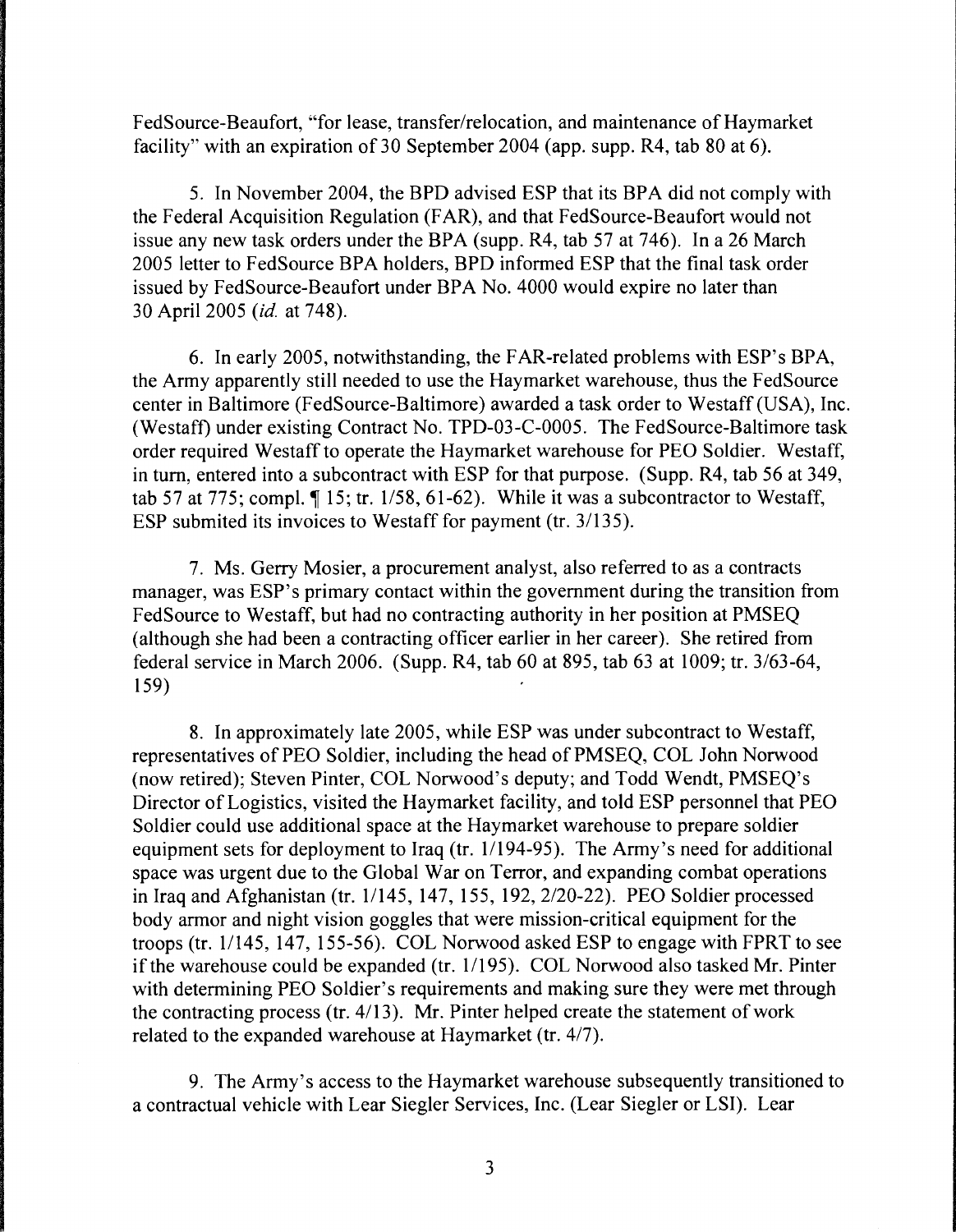Siegler held a "Rapid Response" (also referred to as R2) indefinite-delivery, indefinite-quantity (IDIQ) contract, which was a contract with a broad scope that supported the Army's command, control, communications, intelligence, and surveillance mission (tr. 3/80-82, 84).

10. Lear Siegler had a pre-existing subcontract with ESP, Subcontract No. 1.06.20.059, with an effective date of 31 January 2003 (supp. R4, tab 66). Effective 6 January 2006 Lear Siegler placed an order with ESP under Subcontract No. 1.06.20.059 to support PMSEQ (supp. R4, tab 67 at 57-58; tr. 3/160). In February 2006, the Army issued a task order to Lear Siegler to provide the expanded warehouse space (R4, tab 3).

11. ESP helped prepare Lear Siegler's Task Execution Plan (TEP)<sup>3</sup> (tr. 2/76; supp. R4, tab 56 at 542), that was submitted as a proposed TEP to the Army Communications-Electronics Command (CECOM) Acquisition Center, at Fort Monmouth, New Jersey, in anticipation of receiving a task order under Lear Siegler's existing R2 IDIQ contract to provide support to PEO Soldier, including services at the Haymarket warehouse (R4, tabs 2-3).

12. In paragraph 1.4 of this TEP, TEP CR-1287, REV.-Original, dated 23 December 2005, Lear Siegler sought to pass to the government liability for any contingent fee for the early termination of ESP's "long term lease agreements," and recognize the fee as a contract cost. Paragraph 1.4 stated:

> Team LSI's pricing includes a twelve (12) month base period and a twelve (12) month option period. Due to the period of performance constraints and the long [term] lease agreements ESP entered into on warehouse/office facilities and materiel handling equipment in support of mission requirements, it should be noted that an early termination fee may be applicable should the Government award this task order to someone other then [sic] LSI/ESP. In addition, the early termination fee is also applicable should PMSEQ award this task order to Team LSI and terminate the effort during the period of performance.

(Supp. R4, tab 62 at 991) ESP wrote the language in paragraph 1.4 (tr. 3/110-13)

13. On 25 January 2006, a CECOM contract specialist wrote to Lear Siegler: "As per the... Contracting Officer, [Debra Abbruzzese],...[p]lease remove the language from your TEP pertaining to an early termination cost under paragraph 1.4. The

<sup>&</sup>lt;sup>3</sup> The Task Execution Plan functions like a bid for a task order.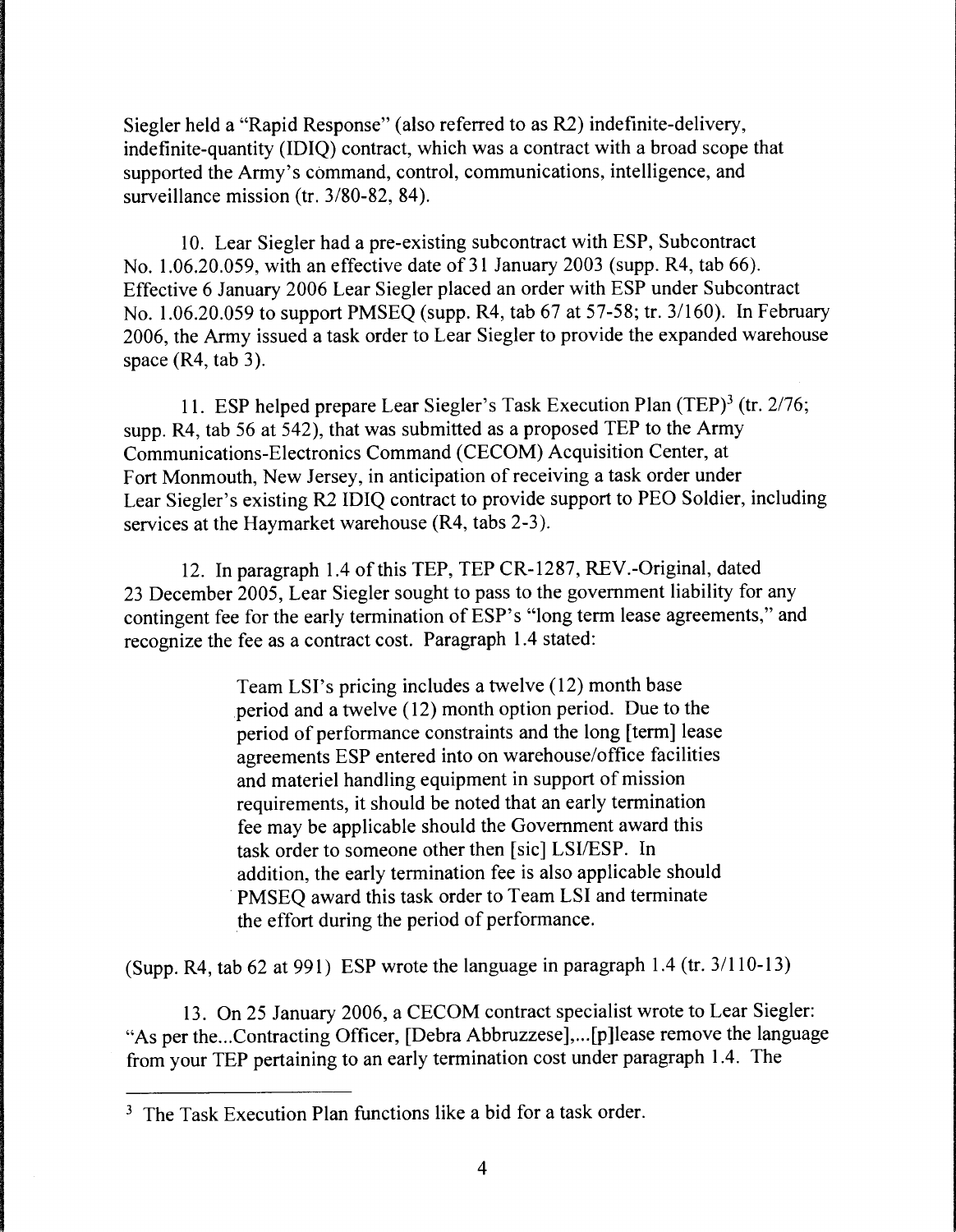Government will not pay an early termination cost." (Supp. R4, tab 62 at 984) Ms. Abbruzzese directed that the language be removed from the TEP because, "[i]t was a contingent liability that the Government was not willing to accept" (tr. 3/95).

14. Lear Siegler complied. The changed TEP, denoted as "Rev. -A," was incorporated in Task Order No. 118 and did not include the language about government liability for the contingent fee for early termination of the lease (R4, tab 2 at 2, tab 3 at 21; supp. R4, tab 65 at 1025). Ms. Holderness, a contracts manager at ESP, described her top management, specifically Mr. Livero and Mr. Hoffman, as being of the opinion that "we could address the termination costs at a later date, and if the government didn't want to accept it at a later time, that we could put in a claim" (tr. 3/143-44).

15. CECOM awarded Task Order No. 118 to Lear Siegler on 1February2006, on a time and material basis (R4, tab 3 at 2). On 27 February 2006, the Army issued a no-cost, unilateral modification to change the effective date of the award from 1 February to 6 January 2006 (R4, tab 5). Lear Siegler's initial performance period under Task Order No. 118, as modified, ran until 31 January 2007, with a one-year option (R4, tab 3 at 2, tab 5).

16. Lear Siegler's base contract was funded in two-year increments, while the task order was funded annually (R4, tab 1 at 2-6, tab 3 at 2).

17. The TEP CR-1287, REV.-A as incorporated into Task Order No. 118 stated that "ESP is currently negotiating with lending sources relative to expansion of the Haymarket facility to 240,000 square feet." The Army accepted Lear Siegler's request to subcontract with ESP for the Haymarket warehouse and approved, as pass-through direct costs, ESP's monthly rent of \$198,721.43 for the base year, with an increase to \$271,142.12 for the option year, reflecting the timetable of the proposed warehouse expansion. (R4, tab 3 at 2, 17, 38)

18. The Task Order No. 118 Performance Work Statement (PWS) required in part that:

> 3 .3 .1 The contractor shall identify storage space at Haymarket, Virginia to support staging facility supply, maintenance, packaging, storage, handling and transportation requirements in response to military demand for PM Soldier Equipment. The facility shall also have the capability to support inventory management actions,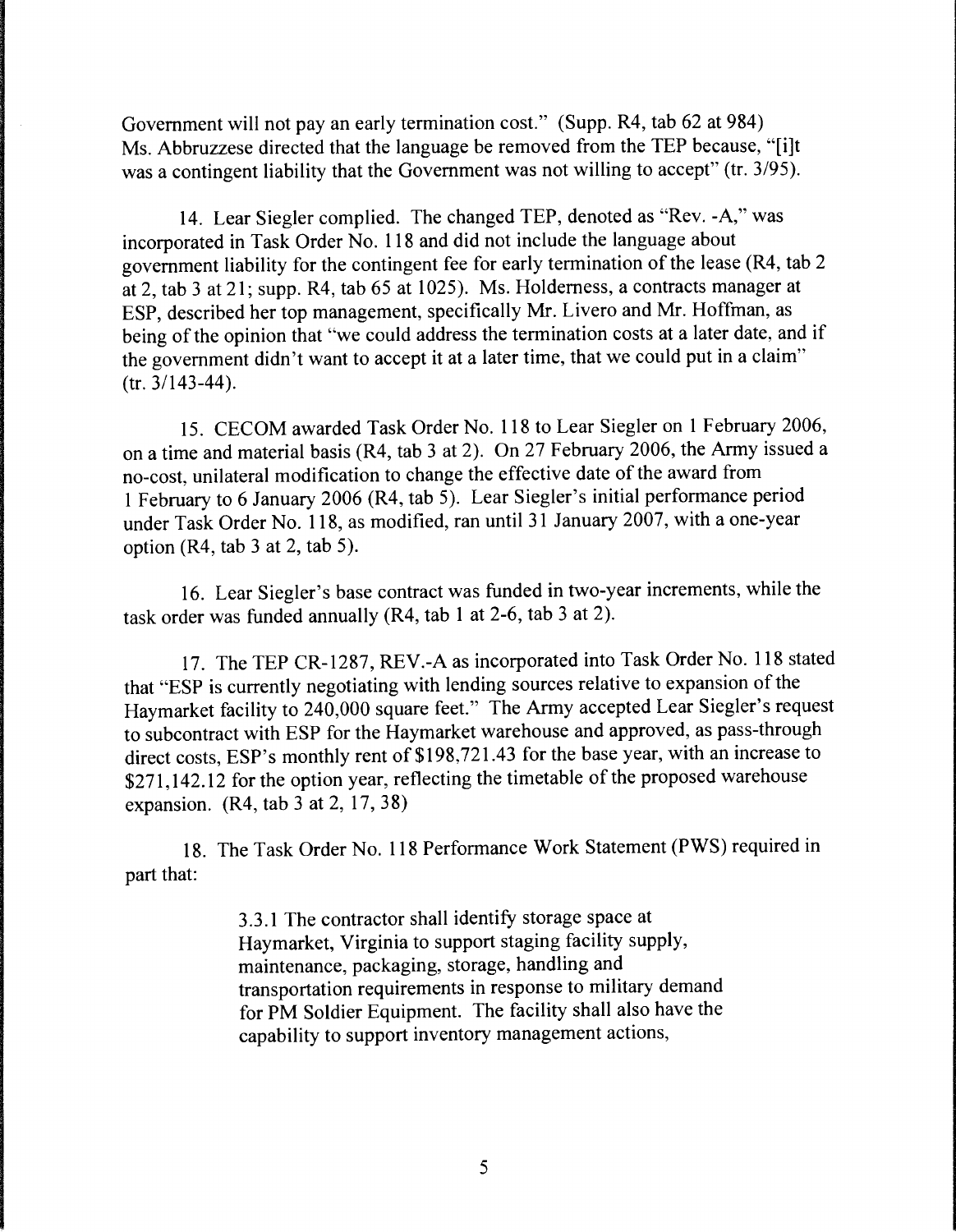property accountability functions and warranty maintenance actions.

(R4, tab 3 at 12)

19. The TEP CR-1287, REV.-A addressed this requirement as follows:

The Haymarket facility is commercial space leased by ESP in support of PEO Soldier and PMSEQ requirements. The facility is designed to support staging facility operations and office space requirements. The facility consists of 123,000 square feet in its current configuration. The facility is approved for expansion to 240,000 square feet, which ESP is currently negotiating with the building owner.... ESP understands there will be no construction under this task order.

(R4, tab 3 at 29)

20. Task Order No. 118 required Lear Siegler to provide the expanded warehouse space at Haymarket to support PMSEQ (R4, tab 3 at 9, 11-12, 26-27, 29). Lear Siegler, in tum, placed orders with ESP to provide the use of the Haymarket warehouse to perform Task Order No. 118 (supp. R4, tab 67). Lear Siegler included in the order it placed with ESP the same PWS that was in its own task order with the government (tr.  $3/148-51$ ).

21. On 9 February 2006, representatives of the Army (including Mr. Preston Turner, Ms. Gerry Mosier, and Ms. Deborah Shreve from PEO Soldier), ESP (including Mr. Thomas Reed and Ms. Jan Holderness), and Lear Siegler held a "Task Order 118 (TO) Kickoff Meeting" at ESP's offices in Eatontown, New Jersey (supp. R4, tab 60 at 974). Mr. Turner was the senior logistician for PMSEQ (tr. 1/135-36). Mr. Reed, ESP's project leader, was the primary interface with PMSEQ personnel about operating the Haymarket warehouse (tr. 2/6, 9). He mainly dealt with Mr. Turner (tr. 1/143, 2/9-10, 20, 26). A briefing slide presented at the kickoff meeting, and emailed to the Army the following day, stated that one "Team ESP Focus" in the base year would be "[c]ompletion of the 112,000 sq ft expansion to existing Haymarket Warehouse" (supp. R4, tab 60 at 974, 978). The purpose of having this language in the briefing slide was to announce that the warehouse expansion was a task to be completed under Task Order No. 118 (tr. 2/91).

22. Mr. Turner, who worked for Mr. Wendt, the PMESQ director of logistics, was assigned by his organization to monitor the buildout. He tracked the monthly rent for the warehouse (tr. 1/169-70, 174-75, 191) reviewed the planning drawings when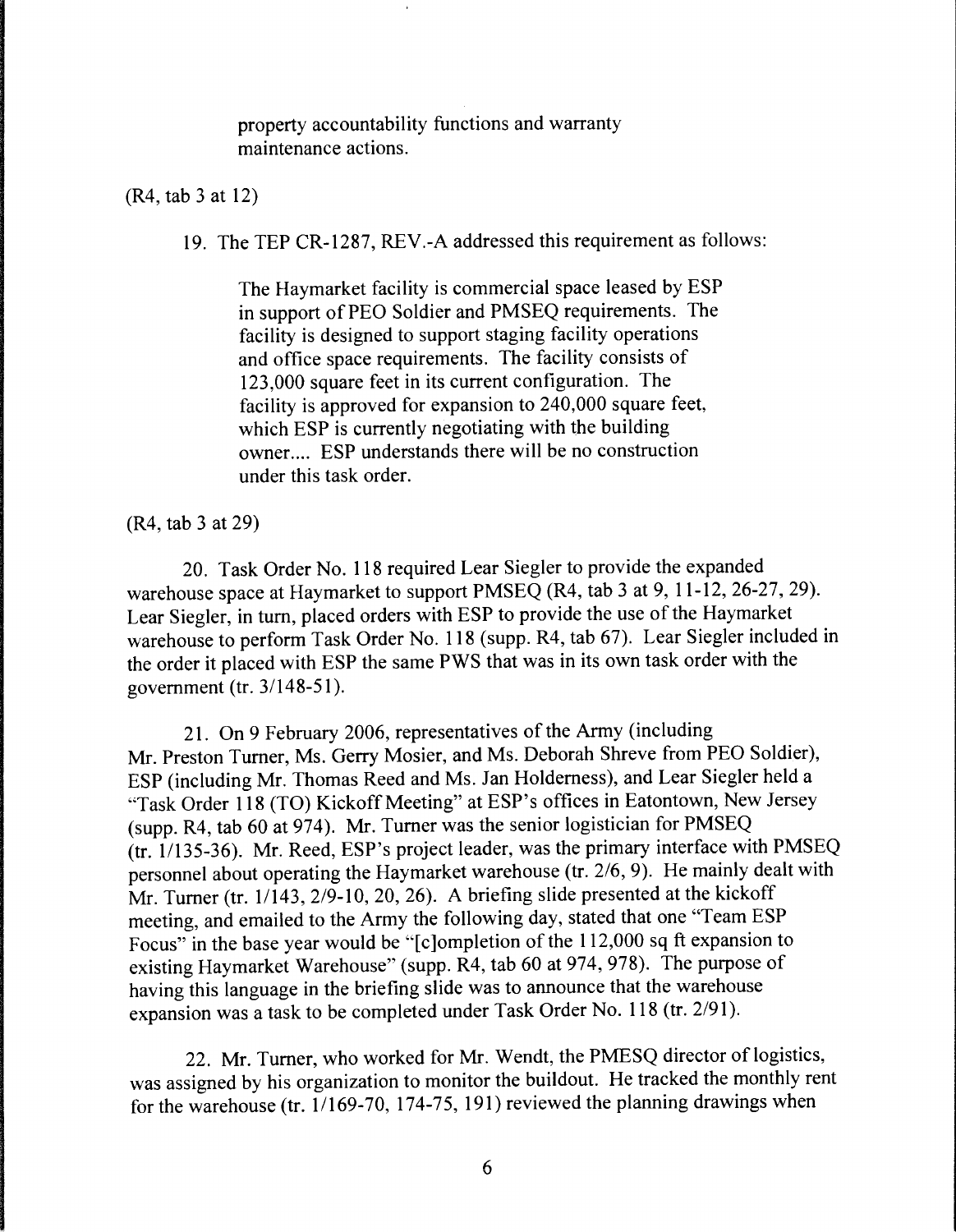they were provided to him by ESP, and provided assistance to ESP's landlord in dealing with Prince William County officials about the buildout (tr. 1/171, 209-10, 212-13, 2/25-26, 30, 36-37). Mr. Wendt also reviewed the drawings when they were presented to him by ESP, but gave no direction regarding the layout of the facility (tr.  $1/226$ , 2/33).

23. Mr. Hoffman, the founder of ESP and the company's president and CEO at the time of these events, was a former GM-15 Deputy Director of Logistics at CECOM, and a member of the Army Acquisition Corps. He received training related to his duties with the Army and was aware that only a warranted contracting officer could make a binding commitment on behalf of the government. (Tr.  $1/21$ ,  $35-37$ , 52, 54,64)

24. According to Mr. Hoffman, ESP renegotiated the warehouse lease and Mr. McGrory, the ESP chief financial officer, was the lead negotiator (tr.  $1/100$ ). Mr. Hoffman insisted that ESP would not have entered the renegotiated lease absent direction to do so by the Army (tr. 1/30). However, Mr. Hoffman was never a party to a conversation where Army personnel directed ESP to enter into the renegotiated lease (tr. 11103-04). Although Mr. Hoffman believed Army personnel knew the terms of the lease, he did not know that for a fact and he was not sure which Army personnel knew which terms of the renegotiated lease (tr.  $1/42$ ,  $101$ ). He also did not know whether Army personnel were ever given a copy of the lease (tr.  $1/75$ ).

25. Although Mr. Hoffman testified that assurances were given that "ESP would not be responsible for any payments for which we had no use at the facility for," he was not the recipient of such assurances and never stated exactly who within ESP ever received such assurances from Army personnel (tr. 1/30-31). When asked who within the Army conveyed such assurances to ESP personnel, he stated, "I do know Preston Turner was involved. I can't speak with certainty as to who his associates were." (Tr. 1/31)

26. Mr. McGrory, testified that Mr. Hoffman was the recipient of assurances from Army program personnel; the only information Mr. McGrory had about any assurances from Army personnel, however, came from Mr. Hoffman (tr. 3/27, 38-39).

27. Mr. Hoffman testified that the renegotiated lease term which provided that all the rent to be paid in the first seven years, with the last three years being rent free, was in the lease because "we were given the impression that [PMSEQ] would be in there for an extended period, seven years or longer" (tr. 1/33).

28. Mr. Turner recalls having a conversation with Mr. Hoffman in either 2005 or 2006. He recalls saying that the requirement "will probably be going on until 2010 or whatever like that." (Tr. 11181) Mr. Reed, who was employed by ESP until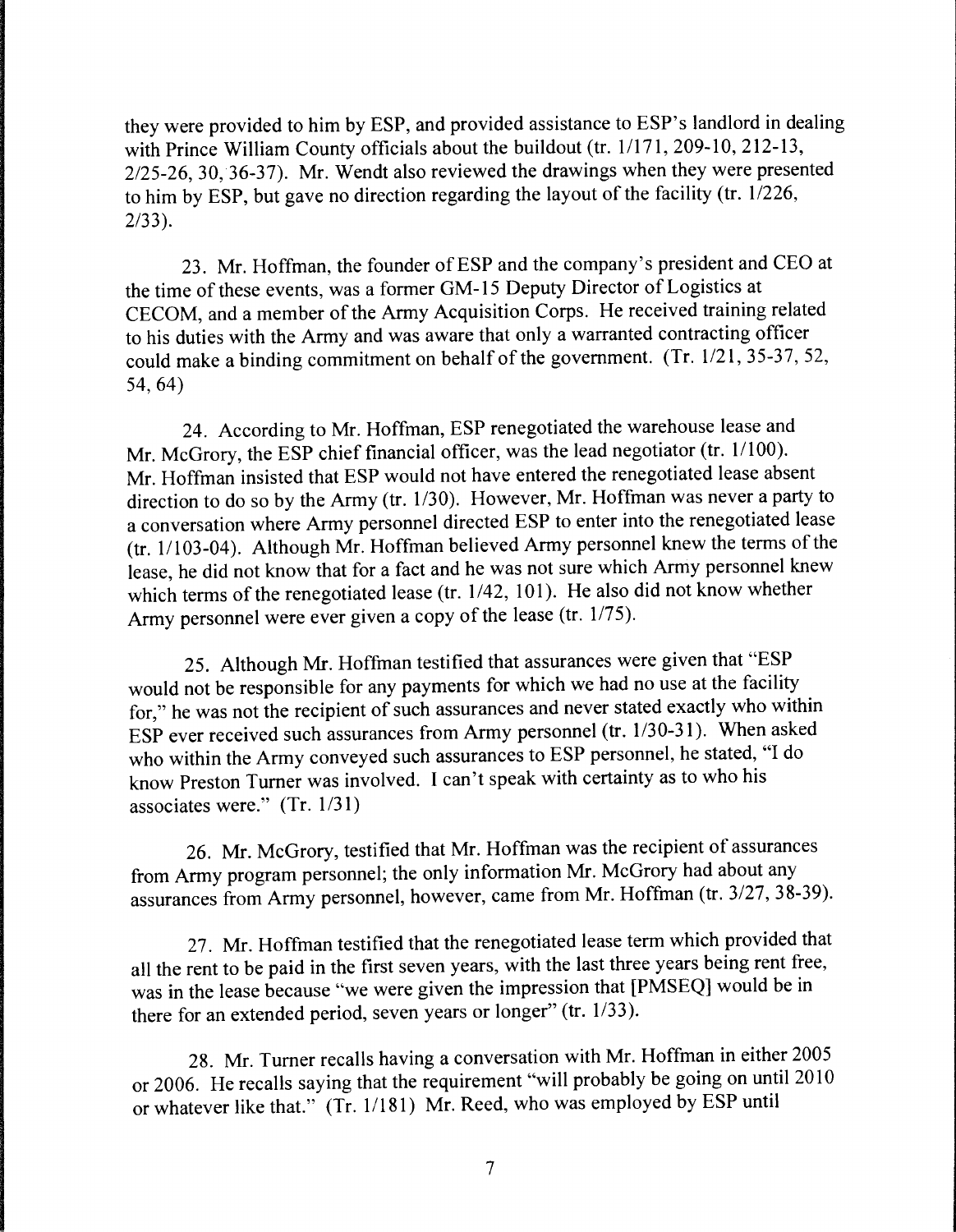October 2006, and who was the primary interface with Mr. Turner, never received any commitment about how long PMSEQ might require the Haymarket warehouse  $(tr. 2/103, 107)$ . He did "expect" that the requirement would exist even after Task Order No. 118 was completed (tr. 2/121).

29. ESP was motivated to enter into the renegotiated lease because it believed that this step would allow it to grow (tr. 2/23, 47-49). Mr. McGrory was involved in the financial aspects of the warehouse expansion. He testified that the guidance he was given by Mr. Hoffman was to ensure that whatever was done was good for the company and good for the workforce. (Tr. 3/12-14, 37-38) The renegotiated lease was a financial aspect of ESP's expansion (tr.  $3/13-14$ ). Mr. Hoffman recognized that there was a risk that the Army would not stay for the duration of the lease because the ten-year term gave the Army time to provide the function internally (tr. 1/30, 98).

30. Ms. Holderness prepared a draft letter to PEO Soldier, dated 6 January 2006, that apparently was never sent, but which stated in pertinent part:

> *Appreciating that the sole purpose in ESP's pursuit of the build-out initiative is in response to PEO Soldier direction, ESP requests PEO Soldier concurrence with the following prior to executing the proposed leasing agreement with First Potomac:*

- *Acceptance of the lease terms and conditions relative to security and other deposits/rent/rent escalation/Common Area Maintenance charges/occupancy terms.*
- *Acceptance that ESP will invoice all remaining lease and associated payments in the event that PEO Soldier does not require the facility (or portions thereof) through the end of the leasing period.*
- *An acknowledgement that ESP's agreement to lease the build-out facility is contingent upon ESP being the sole provider of material handling equipment and the personnel resources necessary to operate*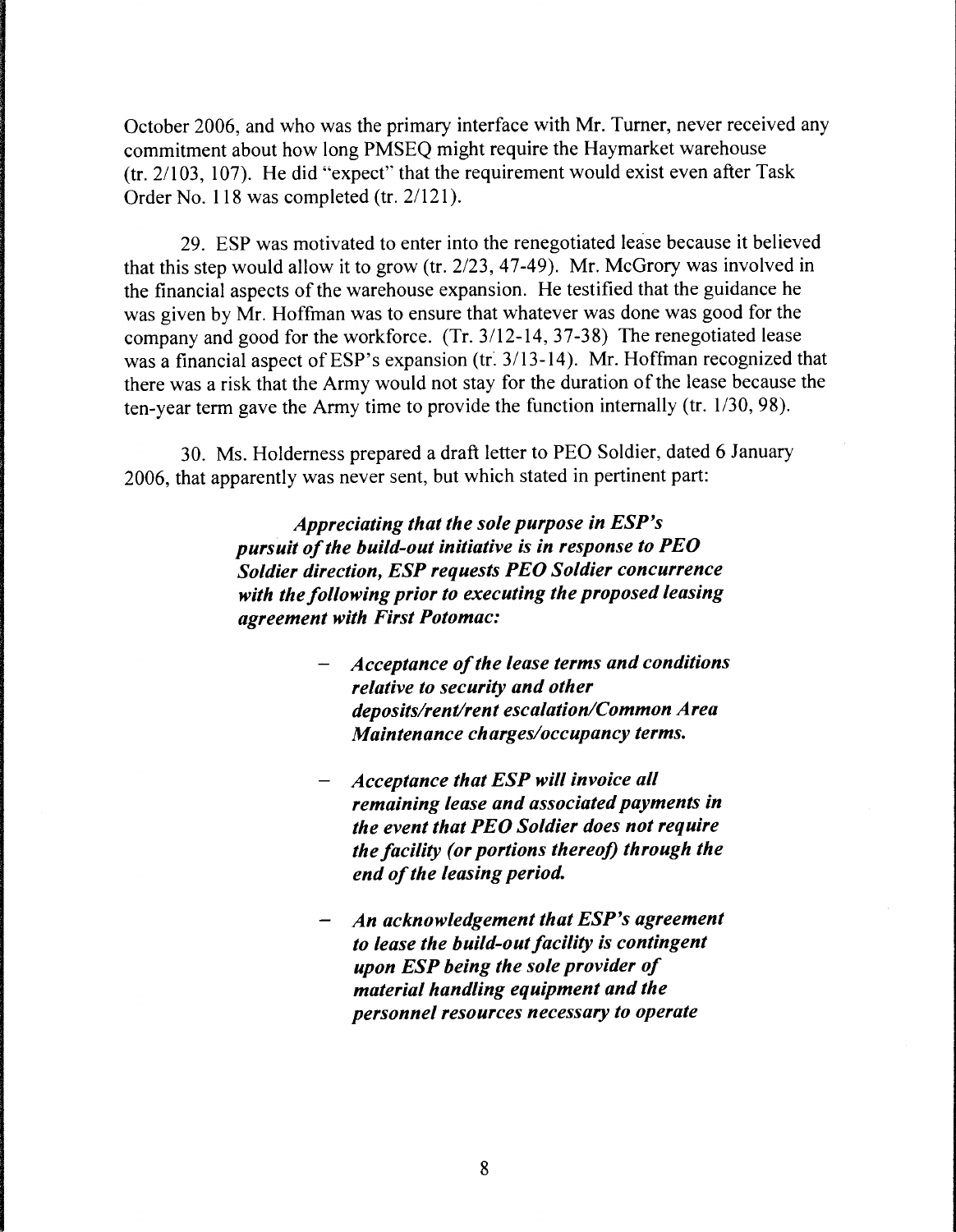# *the staging facility operation during the leasing period.*

(Supp. R4, tab 60 at 892-93) Ms. Holderness agreed that at the time she prepared the draft letter, the final terms of the renegotiated lease were not known (tr. 3/137).

31. On 20 January 2006, via email, ESP's upper management, including Mr. Hoffman and Mr. McGrory, discussed difficulties faced with its landlord, FPRT. FPRT had notified ESP that it might suspend the architectural design of the warehouse buildout. As a result, ESP personnel discussed what their alternatives might be. (Supp. R4, tab 56 at 421) As Mr. Hoffman testified: "That is what I wanted to open the door on to talk to Preston about. Like hey, if we can't get to the finish line with First Potomac to satisfy everybody's requirements, then we have got to look in a different direction." (Tr. 1/83)

32. On 11 April 2006, ESP entered into a new lease for the Haymarket warehouse with FPRT (supp. R4, tab 57 at 828-29; compl.  $\P$  12). Ms. Holderness, the ESP contracts manager, signed for ESP (tr. 3/104-05). The lease on the warehouse that had been signed in June 2004, was terminated upon the execution of the renegotiated lease. As Mr. Hoffman explained, the old lease and the renegotiated lease "became one lease." (Supp. R4, tab 57 at 836,  $\P$  2.06; tr. 1/103)

33. The lease that ESP signed in April 2006 provided for the expansion of the Haymarket warehouse by the landlord and a substantial increase in rent upon the completion of the expansion, as anticipated in Lear Siegler's Task Order No. 118 (supp. R4, tab 57 at 829-30).

34. Mr. Reed disclosed to Mr. Turner the monthly lease amounts for the renegotiated lease (tr. 1/163, 174-75). Mr. Turner provided his "concurrence" with the lease costs and provided the information to the contract manager, Ms. Shreve, for her review (tr. 1/165). However, Mr. Turner clarified that his concern was with the buildout and monthly rent, and that he did not recall a discussion of the lease terms and did not relay his discussion with Mr. Reed to the contracting officer (tr. 1/174-75, 180). Mr. Turner lacked contracting authority (tr. 1/169, 176-77). Mr. Reed's primary points of contact in PMSEQ for invoices and estimates were Ms. Shreve and Ms. Mosier (tr. 2/118). Ms. Shreve was a program analyst who worked with Ms. Mosier until her retirement. Ms. Shreve had no contracting officer authority. Ms. Mosier, like Ms. Shreve, was a program analyst but was referred to by the title of contract manager. Like Ms. Shreve, Ms. Mosier had no contracting authority. (Tr. 3/62-63, 68; supp. R4, tab 63) In fact, no one assigned to PMSEQ had any contracting authority (tr. 1/176, 3/63-64, 4/10-11). Ms. Shreve reviewed ESP's invoices, but at some point Mr. Turner became involved in that task with her (tr. 3/77).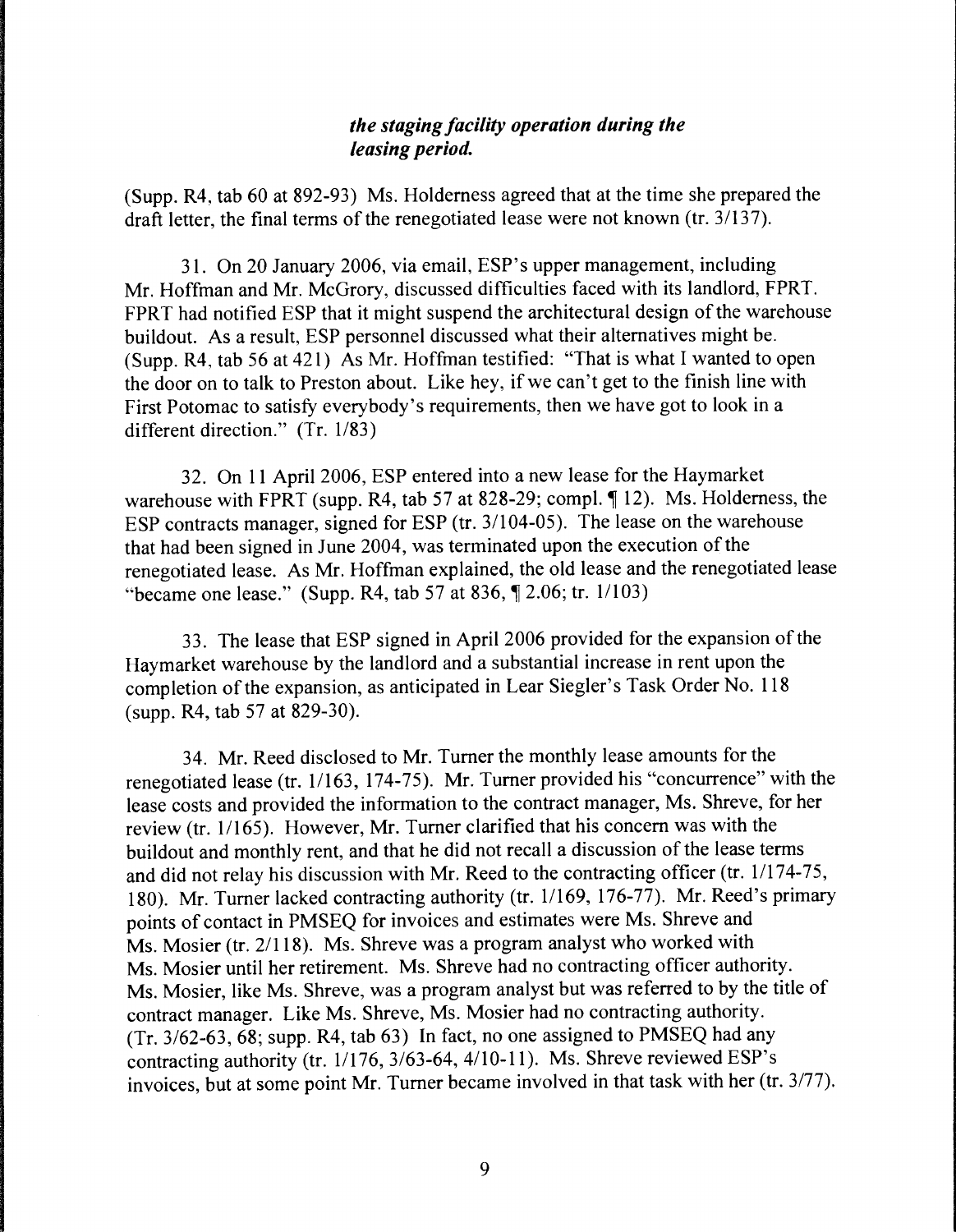35. Mr. Reed testified that he had provided a draft copy of the renegotiated lease to Mr. Turner (tr. 2/41, 45).

36. Mr. Reed had no recall that the lease terms provided that all the rent would be paid in the first seven years, and that the last three years of the lease were rent free (tr. 2/96-97). Mr. Reed believes he mentioned the \$600,000 early termination amount to Mr. Turner in emails (tr. 2/100-01). Mr. Reed was not deeply involved in negotiating the termination provisions of the renegotiated lease; that was instead the purview of Mr. Hoffman and Gary Livero (tr. 2/98-99).

37. Although Mr. Reed testified that he told Ms. Shreve the same details about the renegotiated lease that he had told to Mr. Turner (tr. 21111-12), Ms. Shreve never attended any meetings regarding the leasing arrangements and was never privy to any of the details of the lease (supp. R4, tab 63; tr. 3/68-69).

38. Ms. Shreve testified to a conversation with either Mr. Decesare or Mr. Livero, of ESP. The individual expressed concern about entering into a ten-year lease for the expanded warehouse in light of the fact that the government's task order at the time had a twelve month performance period, and the government funding was for that same period of time. Ms. Shreve testified that she responded by saying, "it was our intentions to continue to use it, but that we couldn't guarantee anything because we only got funding on a year-to-year basis, and only if we had a requirement, so, you know, I can't guarantee anything after 12 months." She advised the individual that ESP needed to make a business decision about whether or not it would lease the facility for that period. (Supp. R4, tab 63; tr. 3/69-70, 75)

39. Mr. Pinter testified regarding a conversation with ESP about the structure's expansion. Mr. Pinter testified that ESP explained that "they had to sign a ten year lease for the facility and they wanted the Government to sign a ten year contract." Mr. Pinter explained that the government could only sign a base year with options. (Supp. R4, tab 61; tr. 4/8-9, 10)

40. Testimony by ESP's witnesses was uncontroverted, that in April 2006 when the renegotiated lease was executed, it was not possible to know when any of the lease years would begin or end because those dates could only be determined once construction was completed (tr. 2/103-04, 3/42, 155-56).

41. At the time of the renegotiated lease, ESP was working under a subcontract with Lear Siegler that needed to be "recompeted" in about two years. There was no guarantee that ESP would be successful in that re-competition. (Tr. 3/45)

42. Mr. Turner testified that he did not see a copy of the renegotiated lease until between 2010 to 2012 (tr.  $1/173-74$ , 175) and did not recall discussing the early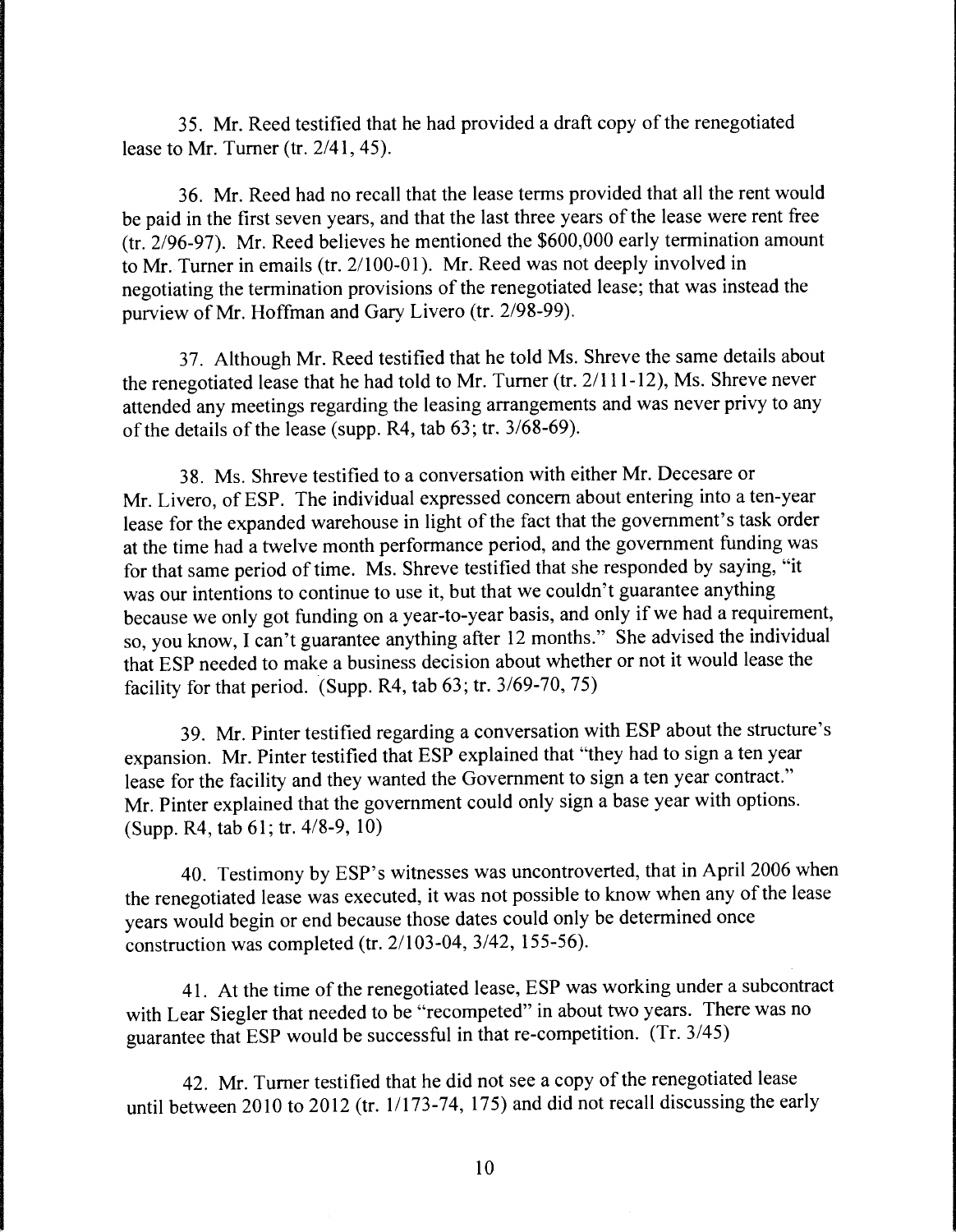termination provisions of the renegotiated lease with Mr. Reed, nor did he recall being informed about the  $$600,000$  early termination fee amount (tr.  $1/175$ ). Mr. Wendt, Mr. Turner's supervisor, never saw the lease until litigation commenced in 2012 (tr.  $1/224$ ). He first learned that ESP had signed a long-term lease in 2007, after the buildout construction was completed (tr.  $1/223-24$ ).

43. No evidence was presented that PMSEQ personnel, or any other Army personnel, ever gave ESP direction to enter into the renegotiated lease (tr. 1/177, 197-99,  $2/50$ ,  $4/11$ , 29, 43-44). At most, there was evidence that PMSEQ personnel were interested in the timing of the buildout and when the expanded space would be available for use (tr. 1/201, 2/50).

44. In December 2006, the Army issued a no-cost, unilateral modification extending the term of Task Order No. 118 from 31 January to 31 March 2007 (R4, tab 11).

45. In March 2007, the Army exercised an option to extend Lear Siegler's performance of Task Order No. 118 through 4 March 2008 (R4, tab 14).

46. On 25 April 2007, ESP and FPRT signed a First Amendment to Deed of Lease for the Haymarket warehouse. The First Amendment to Deed of Lease stated that it related to "a Deed of Lease dated April 11, 2006." (App. supp. R4, tab 85 at 1-2)

47. The April 2007 First Amendment to Deed of Lease stated that the landlord had expanded the Haymarket warehouse from approximately 123,777 square feet to approximately 236,082 square feet, and that ESP would occupy the expanded space for ten years, from 1 April 2007 through 31 March 2017. The amended lease agreement specified monthly base rent for the first seven years (through 31 March 2014), but no base rent for years eight through ten, although ESP agreed to pay, as "additional rent," its share of operating expenses and real estate taxes, and to pay for all utilities, in all years. (App. supp. R4, tab 85 at 1-4)

48. On 4 March 2008, the Army issued a no-cost, unilateral modification extending Lear Siegler's performance period under Task Order No. 118 from 4 March through 31 March 2008, to avoid a lapse in service pending the award of a follow-on task order (R4, tab 18).

49. On 1 April 2008, the CECOM Acquisition Center awarded Lear Siegler time-and-materials Task Order No. 200 under Contract No. DAAB07-03-D-B010. The task order requirements included operating the Haymarket warehouse for PMSEQ. Lear Siegler's initial performance period under Task Order No. 200 ran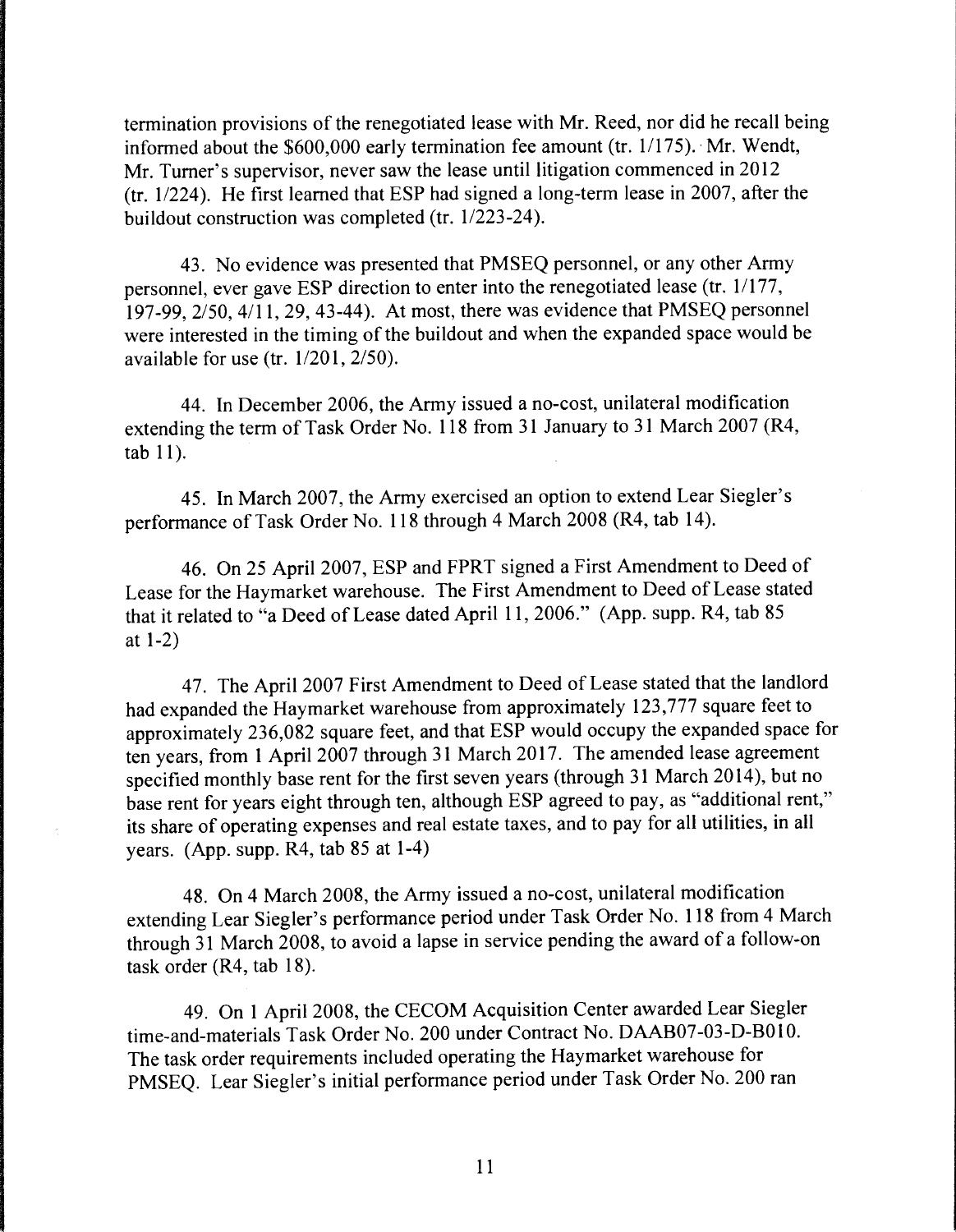from 1 April 2008 through 31 March 2009, with a one-year option. (R4, tab 19 at 1-2, tab 20 at 17)

50. In paragraph 1.4 of its initial TEP proposal for Task Order No. 200, Lear Siegler again sought to pass through a contingent fee for the early termination of ESP's long-term lease as a contract cost. That contingent fee was rejected by the R2 contracting officer for Task Order No. 200, Ms. Fernandes. (Supp. R4, tab 68 at 8, tab 69; tr. 31127-28) In response, Lear Siegler submitted a revised TEP in which the contingent fee language in paragraph 1.4 was removed and the following statement was inserted: "ESP CONCURS WTTH THIS CHANGE" (supp. R4, tab 70 at 1224; tr. 3/127). The revised TEP with the contingent termination fee language deleted was included in Task Order No. 200 (R4, tab 19 at 2,  $\P$  4; supp. R4, tab 70; tr. 3/123).

51. On 1 April 2009, the Army exercised the option to extend Lear Siegler's performance period under Task Order No. 200 through 31 March 2010 (R4, tab 22).

52. The Army subsequently obtained access to the Haymarket warehouse through a different contractual vehicle. On 5 March 2010, the U.S. Army Research, Development and Engineering Command (RDECOM) Acquisition Center, Operations Branch, at Aberdeen Proving Ground, Maryland, entered into bilateral Modification No. 1206 to Task Order No. 0012 under Engility Corp.'s existing Contract No. W91CRB-06-D-0037. The requirements of this task order modification included operating the Haymarket warehouse for PMSEQ on a time-and-materials basis. The performance period was from 26 February 2010 through 8 July 2011. (R4, tab 26 at 1, 5)

53. Engility entered into two subcontracts with ESP relating to the Haymarket warehouse with effective dates of 26 February 2010 (Subcontract No. 2010-1484) and 8 June 2011 (Subcontract No. 11-129) (supp. R4, tabs 75, 76). Both subcontracts stated that Engility would issue purchase orders for specific requirements. The record contains one purchase order placed under Engility Subcontract No. 2010-1484. It had an initial performance period of 26 February 2010 to 20 August 2010. (Supp. R4, tab 72 at 001-02)

54. On 24 March 2011, the U.S. Army Contracting Command-Aberdeen Proving Ground (ACC-APG) in Maryland, awarded Engility cost-plus-fixed-fee Contract No. W91CRB-11-C-0074 for support services to PEO Soldier, including the operation of the Haymarket warehouse, from 24 March 2011 through 23 January 2012  $(R4, tab 27; compl. \$  21).

55. In November 2011, the Army and Engility bilaterally extended the term of Contract No. W91CRB-l l-C-0074 to 23 March 2012 (R4, tabs 27, 28; tr. 4119-20).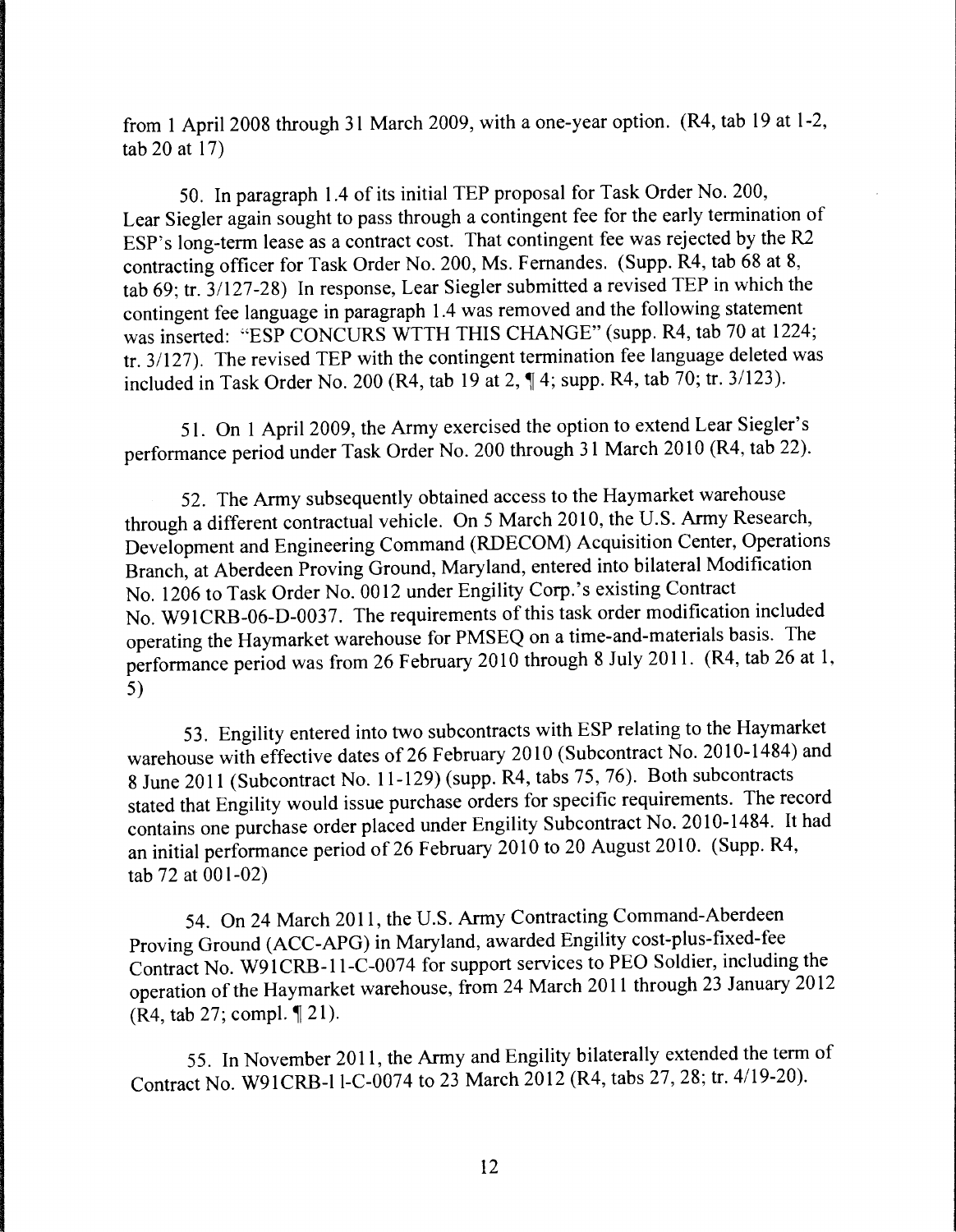56. On 9 January 2012, the ACC-APG contracting officer informed Engility that the Army would not require the Haymarket warehouse after Contract No. W91CRB-l l-C-0074 expired on 23 March 2012 (R4, tab 31).

57. In February 2012, ESP submitted Invoice No. 1097-11 to Engility. The invoice sought \$638,400.00 for a termination fee under ESP's lease for the Haymarket warehouse. Engility asked the ACC-APG contracting officer for approval to pay the ESP invoice as "other direct costs" under Contract No. W91CRB-l l-C-0074. The Army advised Engility that it did not consider the lease-termination fee an allowable cost. (R4, tab  $36$  at 1, 3; compl.  $\sqrt{29}$ )

58. The Army vacated the Haymarket warehouse on 23 March 2012 (compl.  $\P$  35).

59. ESP later submitted an "invoice [to Engility] for the total amount of rent for Year 6 through March 31, 2013, plus G&A, for a total amount of \$4,186,128.99." ESP alleges that Engility did not pay that invoice, and it is undisputed that the Army did not pay Engility for these costs. (Compl.  $\P\P$  28-29; answer  $\P\P$  28-29)

60. Both Task Order Nos. 118 and 200 which were issued to Lear Siegler were fully performed. So was Task Order No. 0012 under Engility's existing Contract No. W91CRB-06-D-0037 and Contract No. W91CRB-l l-C-0074 which was awarded to Engility. (Tr. 4/24) All of the orders placed with ESP by Lear Siegler under Task Order No. 118 and Task Order No. 200 were fully performed (tr. 3/164-65). The two ESP subcontracts with Engility were fully performed (supp. R4, tabs 75, 76; tr. 3/168-69, 4/58).

61. Mr. Hoffman testified that ESP invoked the early termination provision of the renegotiated lease and that he was probably the person in ESP who did so (tr. 1/126).

62. On 6 December 2012, ESP submitted a certified claim to ACC-APG for \$3,317,728.88 in "rent and other associated costs" allegedly paid by ESP to FPRT for the Haymarket warehouse from 26 March 2012 through 3 December 2012 (supp. R4, tab 56 at 327, 333). The stated basis of the claim was that an implied-in-fact contract arose between ESP and the Army and that the Army had constructively terminated that contract, giving rise to a right on the part of ESP to recover termination for the convenience of the government costs *(id.* at 333).

63. In response to a telephone request by Jeffrey Schoemer, the ACC-APG contracting officer, that ESP identify who from the Army "directed" ESP to enter into the 2007 lease amendment and "direct[ly] participa[ted] in...the [lease] negotiations...."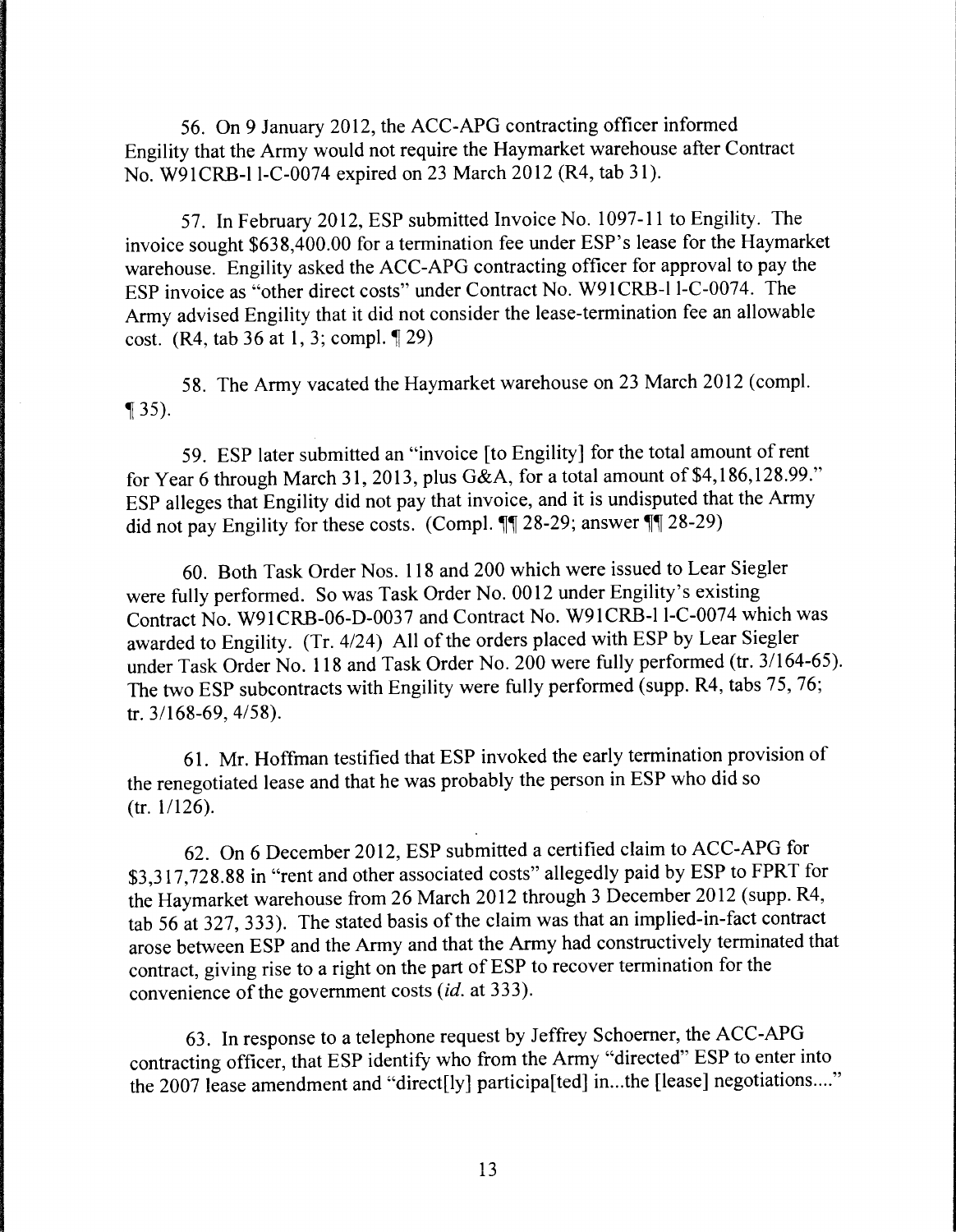Mr. Earl Thompson, ESP's Vice President of contracts, identified COL Norwood, Mr. Wendt, and Ms. Shreve. (R4, tab 37 at 3-7)

64. Mr. Schoemer issued a final decision denying ESP's claim on 5 April 2013. He concluded that ESP had no prime contract with the government to provide the Haymarket warehouse between April 2006 and April 2007, and that ESP had supplied no "evidence that any Government communication existed in any form directing that ESP enter into a 10-year leasing agreement for the Haymarket, VA facility."  $(R4, tab 44 at 1-2)$ 

65. On 24 April 2013, the Board docketed ESP's timely appeal as ASBCA No. 58633.

#### DECISION

ESP asserts that it was party to an implied-in-fact contract with the Army to expand the Haymarket warehouse and to lease the warehouse for at least seven years. ESP, as the party asserting the existence of an implied-in-fact contract, bears the burden of establishing by preponderate evidence the existence of a contract. ESP's theory of an implied-in-fact contract has evolved since it first submitted its certified claim; however, ESP has not demonstrated the existence of an implied-in-fact contract, under of any the various permutations of its legal theory. Instead, the record evidence demonstrates that the Army indicated to ESP that it desired more warehouse space at the Haymarket facility. ESP, seeking to please the Army, negotiated with its landlord to expand the warehouse. The landlord, FPRT, indicated that it would be willing to expand the warehouse if ESP would commit to a ten-year lease. ESP recognized that there was a risk that the Army would not stay in the facility for ten years. The Army informed ESP that it could only commit appropriated funds and could not commit to more than a one-year lease, but that it intended to lease the property for several years.

ESP attempted to mitigate its risks by structuring its lease with FPRT such that the ten years of base rent were payable over the first seven years, and by including an early termination clause. ESP attempted to include in the contract between its prime and the Army a provision that would make the Army liable for payment of the early termination fee, but ESP's proposal was rejected by Army contracting officers -- not once, but twice. ESP presented no evidence that anyone from the Army shared in ESP's understanding of the terms of its asserted implied-in-fact contract. ESP's argument is further undercut by the fact that its CEO was a former member of the Army Acquisition Corps and was aware that only a contracting officer could bind the Army.

In total, the evidence demonstrates that ESP made a business decision to enter into a ten-year lease with FPRT for the expansion of the Haymarket warehouse in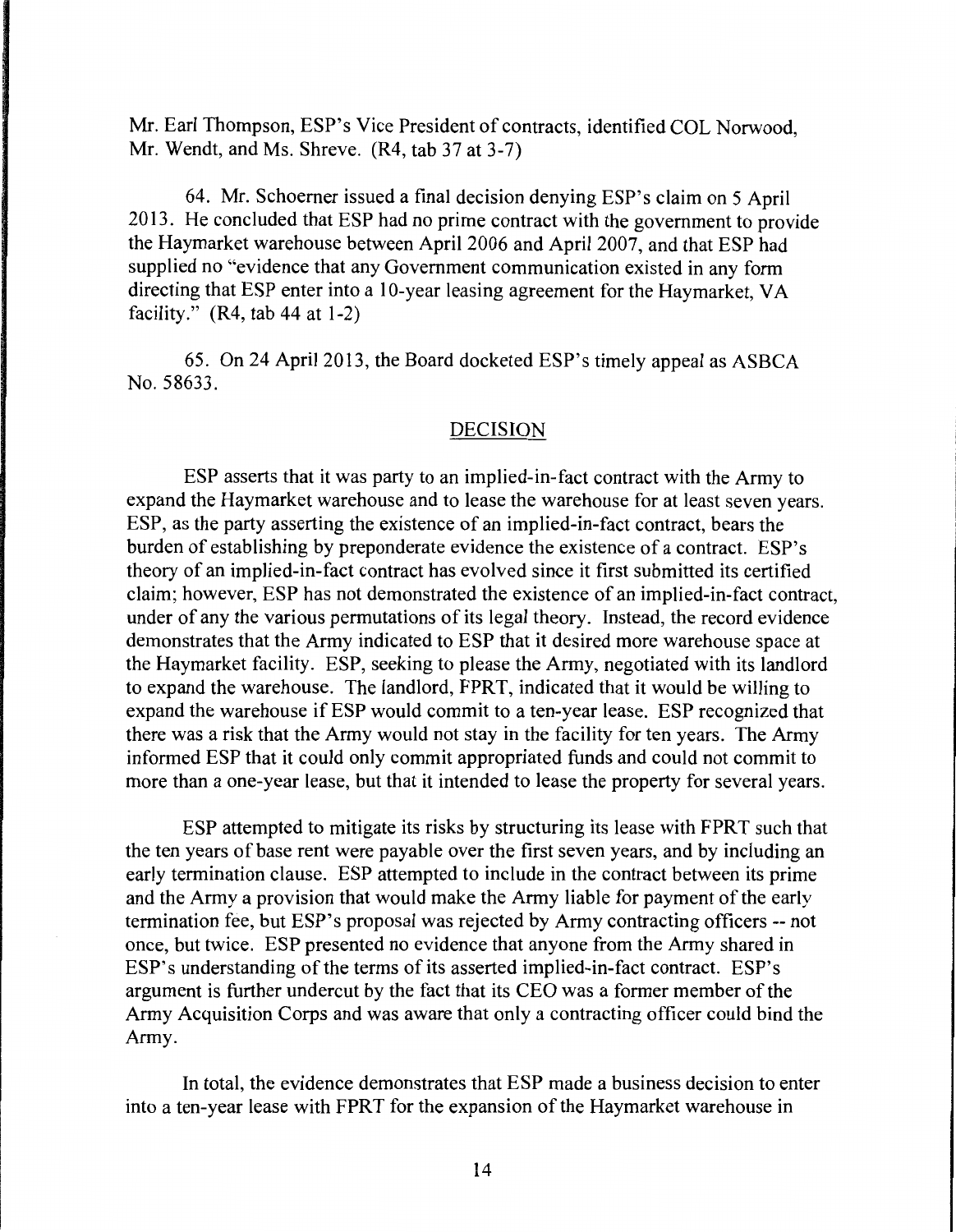order to grow the company, under the assumption that Army would stay in the warehouse long enough to make ESP's lease profitable. In the end, the Army stayed five years, rather than the seven years ESP had hoped for. The fact that ESP's gamble did not pay off does not create an implied-in-fact contract.

# I. Implied-In-Fact Contracts

In order to establish the existence of an implied-in-fact contract with the United States, ESP must establish the same elements as for a written contract: 1) mutuality of intent to contract; 2) consideration; 3) unambiguous offer and acceptance; and 4) actual authority on the part of the government representative whose conduct is relied upon. *See, e.g., City of El Centro v. United States,* 922 F .2d 816, 820 (Fed. Cir. 1990). Like an express contract, an implied-in-fact contract must be based upon a meeting of the minds; however, the meeting of the minds is "inferred, as a fact, from conduct of the parties showing, in the light of the surrounding circumstances, their tacit understanding." *Trauma Service Group v. United States,* 104 F .3d 1321, 1326 (Fed. Cir. 1997) (quoting *Hercules Inc. v. United States,* 516 U.S. 417, 424 (1996)); *United Pacific Insurance Company, ASBCA No.* 53051, 03-2 BCA 132,267 at 159,624.

ESP asserts that it can establish the existence of an implied-in-fact contract by establishing 1) government direction to perform work, 2) performance by appellant, and 3) a contracting officer's tacit ratification by accepting the work (app. br. at 15) (citing *Kaiser Marquardt, ASBCA No. 50177, 97-2 BCA*  $\sqrt{29,169}$  at 145,037). ESP's interpretation of *Marquardt* as providing an alternate means of establishing the existence of an implied-in-fact contract is not well grounded. In *Marquardt,* the Board denied a motion to dismiss, holding that appellant had made allegations that, if proven, would establish that it was ordered to perform work beyond the scope of the existing contract, and that the contracting officer ordered appellant to continue with the work. *Id.* The Board noted that an implied-in-fact contract required proof of the same elements as an express contract including offer, acceptance, and consideration. *Id.* The decision then noted that an implied-in-fact contract *may arise* from direction, performance and tacit ratification, citing the Board's holding in *Digicon Corporation,* ASBCA No. 36907, 89-3 BCA 121,966 at 110,497. *Id.* However, *Marquardt* does *not* say that these three elements *are sufficient* only that they *may be sufficient* to demonstrate an implied-in-fact contract. *Digicon* also makes clear that appellant must satisfy the same contractual requirements as an express contract. *Digicon*, 89-3 BCA 121,966 at 110,497. In *Digicon,* the Board found that the necessary elements of offer, acceptance, consideration and authority were established by the government's direction to appellant to perform a service not covered by the contract, appellant's compliance with the direction, and tacit acceptance by the contracting officer. *Id.* Thus, we hold that ESP must establish the traditional elements of a valid government contract, including offer, acceptance, consideration and authority, but recognize that one or more of these elements may be proved by direction, performance, or tacit ratification.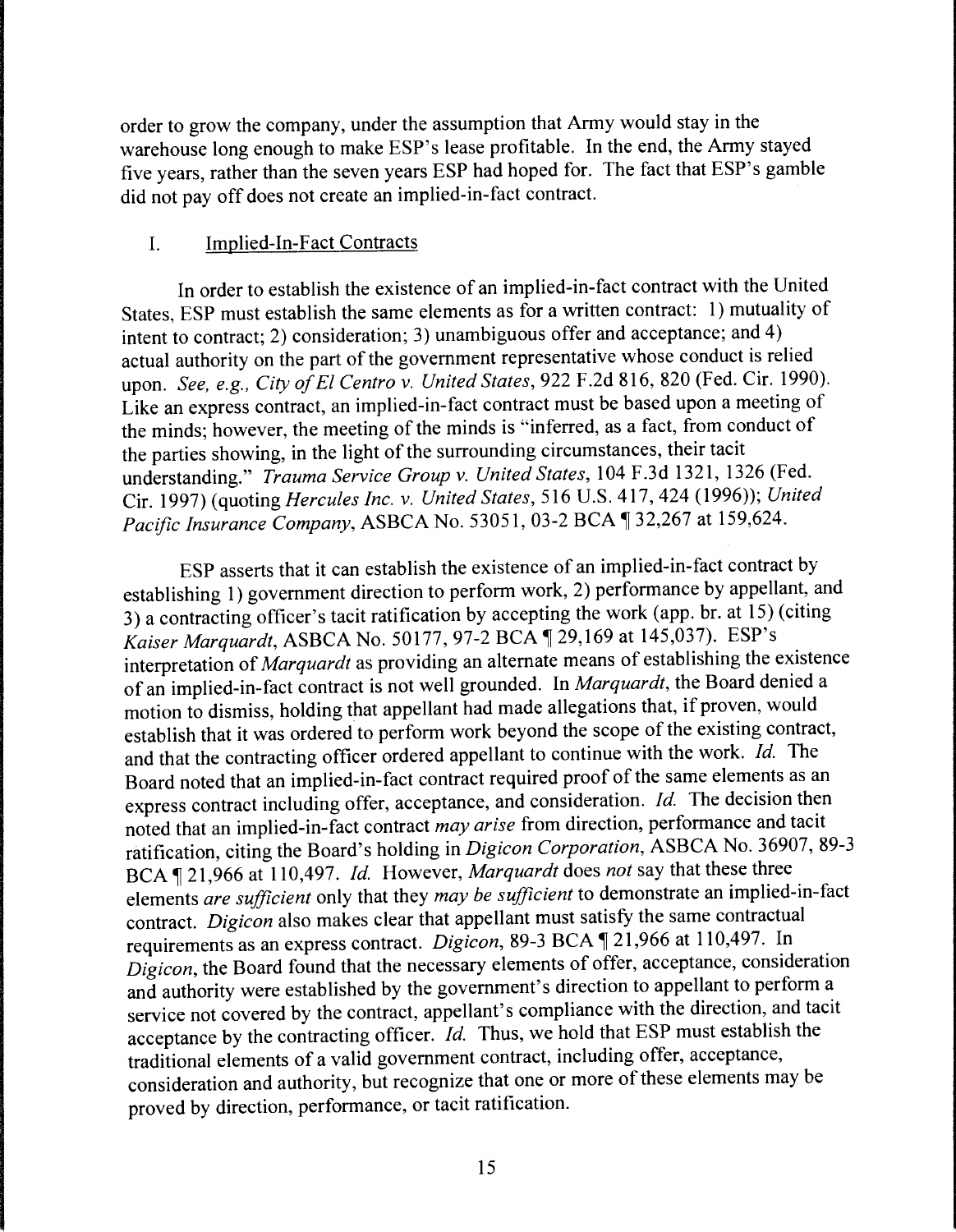# II. ESP has Not Established Authority or Mutuality of Intent to Contract on the Part of the Army

The Army asserts that ESP cannot establish any of the elements of an implied-in-fact contract. As the failure to establish any one of the elements of an implied-in-fact contract is fatal to ESP's claim, we concentrate on the authority and mutuality of intent to contract issues because the record is clear on these points. We find that ESP has not established that anyone with authority to bind the government was a party to the alleged implied-in-fact contract. *See, e.g., City of El Centro,* 922 F.2d at 820-21; *Federal Crop Ins. Corp. v. Merrill,* 332 U.S. 380, 384 (1947). ESP did not present testimony establishing an understanding between ESP and any government official, let alone any government official with authority to bind the government, that the government would lease the Haymarket warehouse for seven years, or that the government would pay the early termination fee for the lease.

The only actions by authorized contracting officers in the record regarding ESP's alleged implied-in-fact contract were Ms. Abbruzzese's request, prior to ESP entering into the lease with FPRT for the expanded warehouse, that Lear Siegler *delete*  the proposed contract language providing that the Army would be liable for an early termination fee (findings 11-14 ), and the similar request by Ms. Fernandes in 2008 when the Army issued a new task order to the prime contractor (finding 50). Rather than establishing authority, these actions demonstrate the absence of a mutual intent to contract. Additionally, Mr. Pinter, who was superior to Mr. Turner, informed ESP that the Army could only commit to a one-year base contract with options (finding 39).

ESP's witnesses did not testify to actions by government employees possessing authority. Instead, ESP's witnesses were only able to testify that other ESP employees had an understanding that the Army would commit to a seven-year lease (findings 25-26). While Mr. McGrory testified that Mr. Hoffman received reassurances from the Army, Mr. Hoffman himself testified that he had not received any such assurances *(id.).* Mr. Hoffman thought that assurances were provided, but could only identify Mr. Turner as being involved in the assurances. Mr. Turner lacked contracting authority. (Finding 34) Moreover, Mr. Hoffman was a former deputy director of logistics with the Army and understood that only a warranted contracting officer could bind the government (finding 23).

No witness testified to a shared understanding with an Army official. At most, the ESP witnesses testified that they unilaterally possessed an "understanding" that the Army would stay in the warehouse for seven years, but they were unable to identify any government official with contracting authority that shared in that understanding. In fact, none of the Army officials that ESP employees interacted with had contracting authority. (Finding 34) When ESP submitted its certified claim, the contracting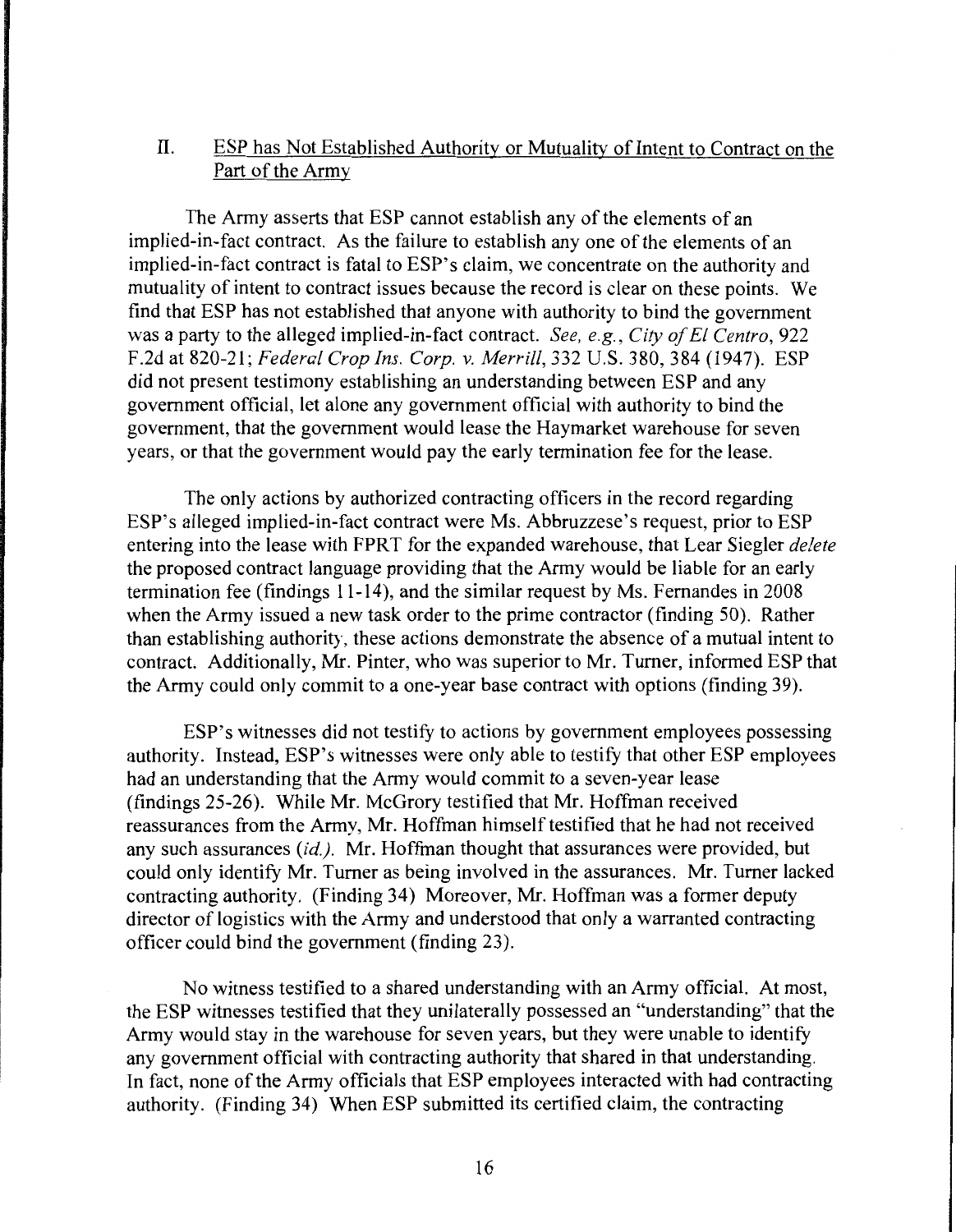officer asked ESP to identify the Army employees that purportedly directed ESP to enter into the lease and participated in the lease negotiations. ESP identified COL Norwood, Mr. Wendt, and Ms. Shreve. (Finding 63) None of these individuals possessed contracting authority (finding 34). Moreover, as detailed above, neither did Mr. Turner or the contracting specialists at PEO Soldier that interacted with ESP (finding 34). Thus, ESP cannot establish the existence of an implied-in-fact contract with an individual possessing contracting authority. *City of El Centro*, 922 F.2d at 820-21.

ESP argues that even if the Army officials did not possess contracting authority, they possessed inherent contracting authority, or that there was a ratification of the implied-in-fact contract. Both of ESP's arguments fail. ESP cannot establish that any of the individuals that they interacted with possessed inherent contracting authority. Specifically, ESP asserts that Preston Turner, at the time a senior logistician with PEO Soldier, possessed inherent authority (app. br. at 22). An individual, who is not a contracting officer can be found to possess "inherent" contracting authority when contracting is an "integral" and indispensable part of their jobs. *See, e.g., H. Landau*  & *Co.* v. *United States,* 886 F.2d 322, 324 (Fed. Cir. 1989); *Todd Pacific Shipyards Corp.*, ASBCA No. 55126, 08-2 BCA  $\sqrt{ }$  33,891 at 167,756. However, here the record demonstrates that contract administration was handled by CECOM and that none of the PEO Soldier employees were involved in administering the contract (findings 11, 13, 15, 34).

There was no evidence presented in the hearing that Mr. Turner possessed any inherent contracting authority. Instead, the record demonstrates that his role was to monitor the buildout, but there was no evidence that Mr. Turner acted as contracting officer. (Finding 22) The fact that Mr. Turner reviewed invoices before payment (finding 34) does not change this conclusion. Additionally, ESP cites to Mr. Turner's testimony that he "concurred" with the lease terms (app. br. at 22). Given the totality of the testimony in the appeal, it appears that Mr. Turner's "concurrence" signified that PMSEQ, as a program office, did not object to the dollar amount for the monthly lease payment that would be passed through the prime contractor to the Army (finding 34). ESP additionally cites to Mr. Turner's testimony that he went back to Ms. Shreve for her concurrence. However, Mr. Turner also testified that he did not pass any of this information on to the contracting officer. (Finding 34) Thus, in total, the evidence does not support a finding that Mr. Turner assented to an agreement that the Army would occupy the warehouse for a set period of years. Although knowledge is not necessary to establish a lack of authority (see *Federal Crop Ins.,* 332 U.S. at 3 85), here, Mr. Hoffman, the former CEO of ESP was a former deputy director of logistics with the Army and was aware that only a warranted contracting officer could bind the government (finding 23). Thus, it would not have been reasonable for ESP to rely on anything that Mr. Turner may or may not have said.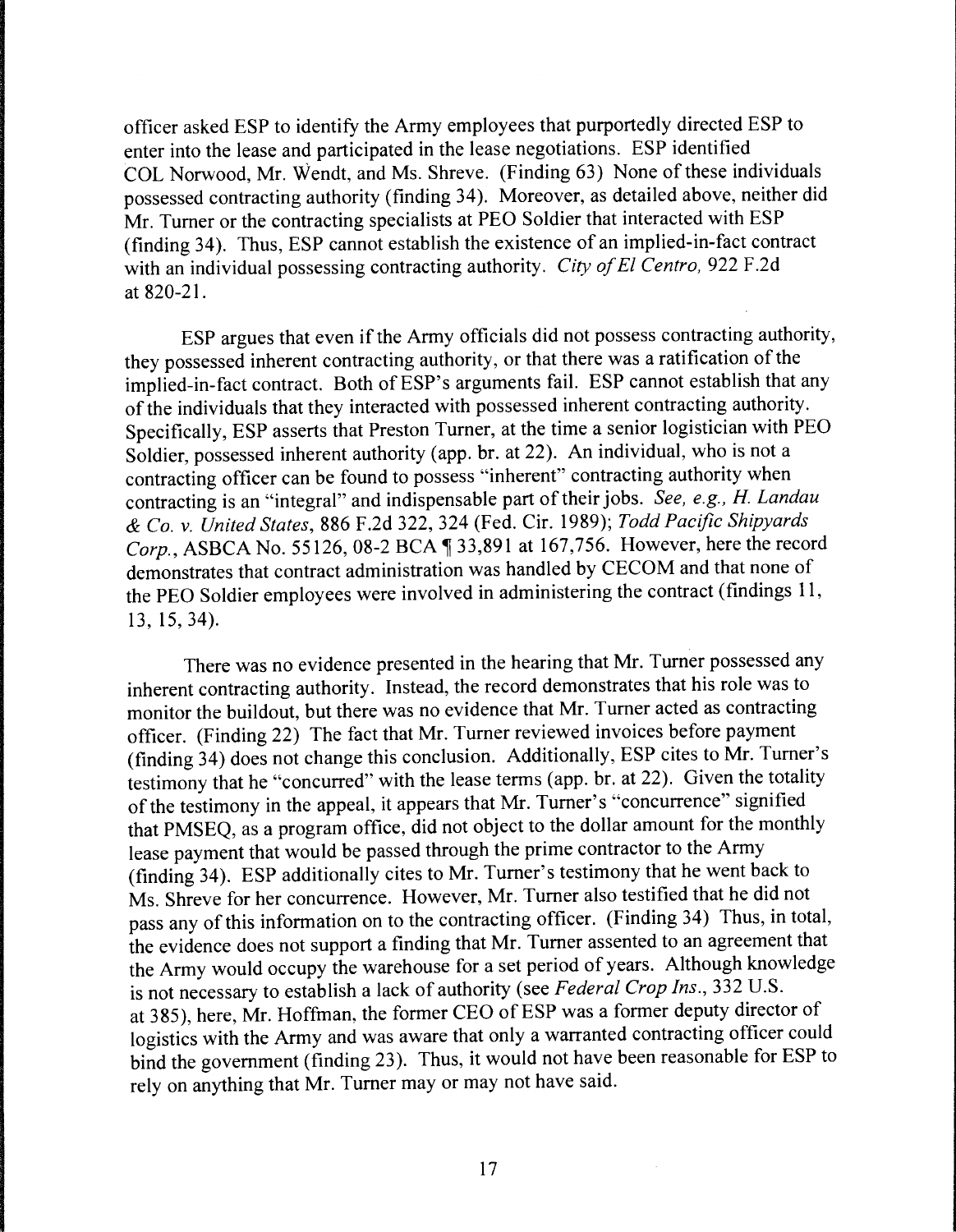ESP's second argument, with respect to contracting authority, that there was a ratification, fares no better. ESP actually makes two interrelated arguments regarding ratification: 1) that there was an institutional ratification; and 2) that the contracting officer's acceptance of the benefits of the expanded warehouse constituted a ratification. ESP's institutional ratification argument relies on the holding in *Silverman v. United States,* 230 Ct. Cl. 710 ( 1982). In that case the plaintiff court reporter was a subcontractor on a contract with the Federal Trade Commission (FTC) to transcribe hearings. Silverman had not been paid for several transcripts previously provided to the prime contractor and was concerned regarding the prime's financial viability. Because of this, Silverman sent the transcripts for two days of hearings to the prime contractor c.o.d., and the prime contractor rejected the shipment. Silverman contacted the FTC, informing it of the status of the transcripts and requesting that the FTC not make any further payments to the prime contractor until Silverman was paid for previously delivered transcripts. The FTC official promised to pay directly to Silverman any amounts still due the prime contractor for the previously-furnished transcripts and payment for the two days of transcripts currently being withheld by Silverman in consideration for Silverman providing the transcripts directly to the FTC, rather than providing the transcripts to the prime contractor. *Id.* at 703-07.

The trial judge made factual findings, adopted by the Court of Claims, that offer, acceptance, and consideration were evident in the FTC official's offer to pay directly to Silverman the funds for transcripts not previously paid to the prime contractor in exchange for Silverman releasing the two days of hearing transcripts directly to the FTC. The trial judge also found that the FTC had ratified the implied-in-fact agreement by accepting the transcripts. *Silverman,* 230 Ct. Cl. at 710 ("the FTC ratified such promise").4 To the extent that *Silverman* is relevant here, it can be distinguished by the express ratification of the agreement between Silverman and the FTC official. This is supported by the holding in *City of El Centro* where the Federal Circuit interpreted *Silverman* as being an implied-in-fact contract that was ratified by an express agreement with an official possessing inherent authority. *City of El Centro*, 922 F.2d at 821 ("By contrast, in the case before us there was no promise, certainly no express promise, by an official empowered to bind the Government"); *see also Aero-Abre, Inc. v. United States,* 39 Fed. Cl. 654, 658 (1997) (in *City of El Centro*  the Federal Circuit "construed *Silverman* not as a case in which a government agency ratified an unauthorized agreement, but as one in which the contracting employee had implied actual authority to bind the government"). As noted above, unlike in

<sup>4</sup> However, the trial court judge explicitly found that the FTC official lacked contracting authority. *Silverman,* 230 Ct. Cl. at 707. One commentator has referred to the "appellate decisions dealing with the 'authority' issue in implied-in-fact contract cases" as "[a] [m]ess." "Implied-In-Fact Contracts: The 'Authority' Stumbling Block." 14 CIBINIC & NASH REPORT | 5 (Jan. 2000).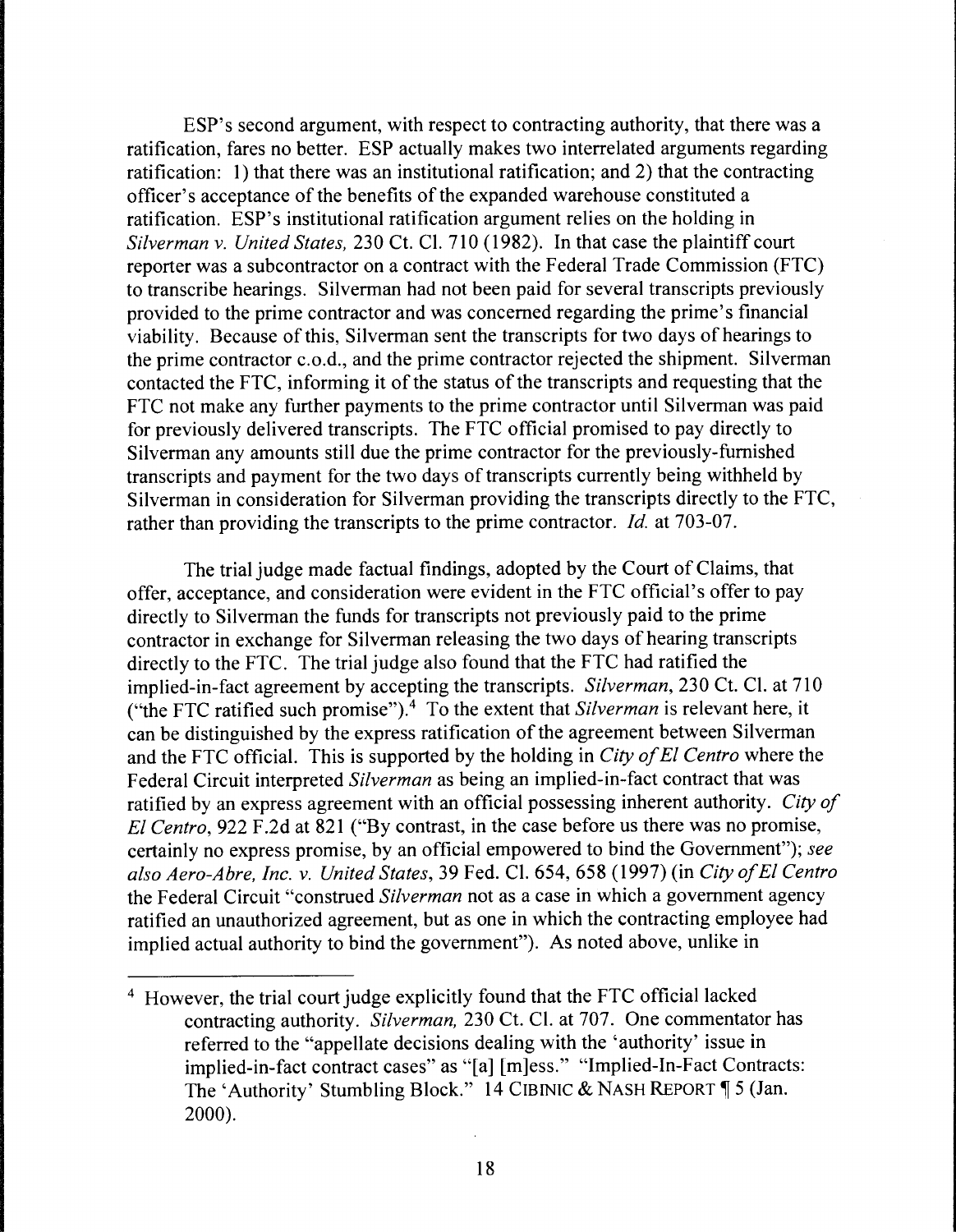*Silverman* it is clear that there was no meeting of the minds between ESP and the Army as the Army twice rejected ESP's efforts to insert language into the prime contract with the Army to make the Army liable for a prepayment penalty (findings 13-14, 50).

ESP also cites *Janowsky v. United States,* 133 F.3d 888 (Fed. Cir. 1998) in support of its institutional ratification argument (app. br. at 20-21). However, the facts in *Janowsky* differ significantly from this appeal. *Janowsky* was a procedural decision in which the plaintiff owned a vending machine business and was concerned with a possible decline in business value if he cooperated with the FBI on a sting operation. *Janowsky,* 133 F.3d at 890-91. Janowsky received a verbal promise of indemnification from an FBI agent who lacked authority, and also had his lawyer prepare a written agreement, with input from the FBI. *Id.* The FBI allowed the undercover operation to continue, and not until after capturing one of the targets of the probe did the FBI inform Janowsky that he would not receive the promised indemnification. *Id.* at 891. The Federal Circuit held that it was error for the Court of Federal Claims to grant summary judgment because there was a factual issue regarding whether the FBI had institutionally ratified the agreement. *Id.* Significantly, the Federal Circuit again interpreted *Silverman,* this time backing-off the interpretation of *Silverman* contained in *City of El Centro* and suggesting that the holding in *City of El Centro* was premised on the fact that the government did not receive a direct benefit from the implied-in-fact contract in that case, whereas it had received a direct benefit in *Silverman. Id.* 

Regardless of how *Silverman* is interpreted, ESP has not established institutional ratification. Rather than ratifying a purported understanding of the parties that the Army would compensate ESP for early termination costs, the Army *rejected ESP 's attempt to include this purported agreement in the contract* (findings 13-15, 32). Significantly, this action occurred *before* ESP signed the lease with its landlord FPRT. The Army again rejected this proposed contractual provision in 2008, after ESP entered into the lease agreement with FPRT. (Finding 50) The widespread institutional rejection of the contract terms proposed by ESP foreclose any finding of institutional ratification of such terms (findings 38-39).

In a related argument, ESP alleges that the contracting officer's acceptance of the benefits of an implied-in-fact contract can constitute ratification. Here, ESP relies upon *Healthcare Practice Enhancement Network, Inc.,* VABCA No. 5864, 01-1 BCA ¶ 31,383 at 154,986, which in turn cites *Sociometrics, Inc.*, ASBCA No. 51620, 00-1 BCA  $\parallel$  30,620. However, these cases are easily distinguishable as they involve novice contractors in situations where it should have been clear to the contracting officer that services were being provided without a contract. In *Healthcare Practice Enhancement,* a Veterans Administration (VA) official without contracting authority retained, by written agreement, consultants to assist in preparing a strategic plan. The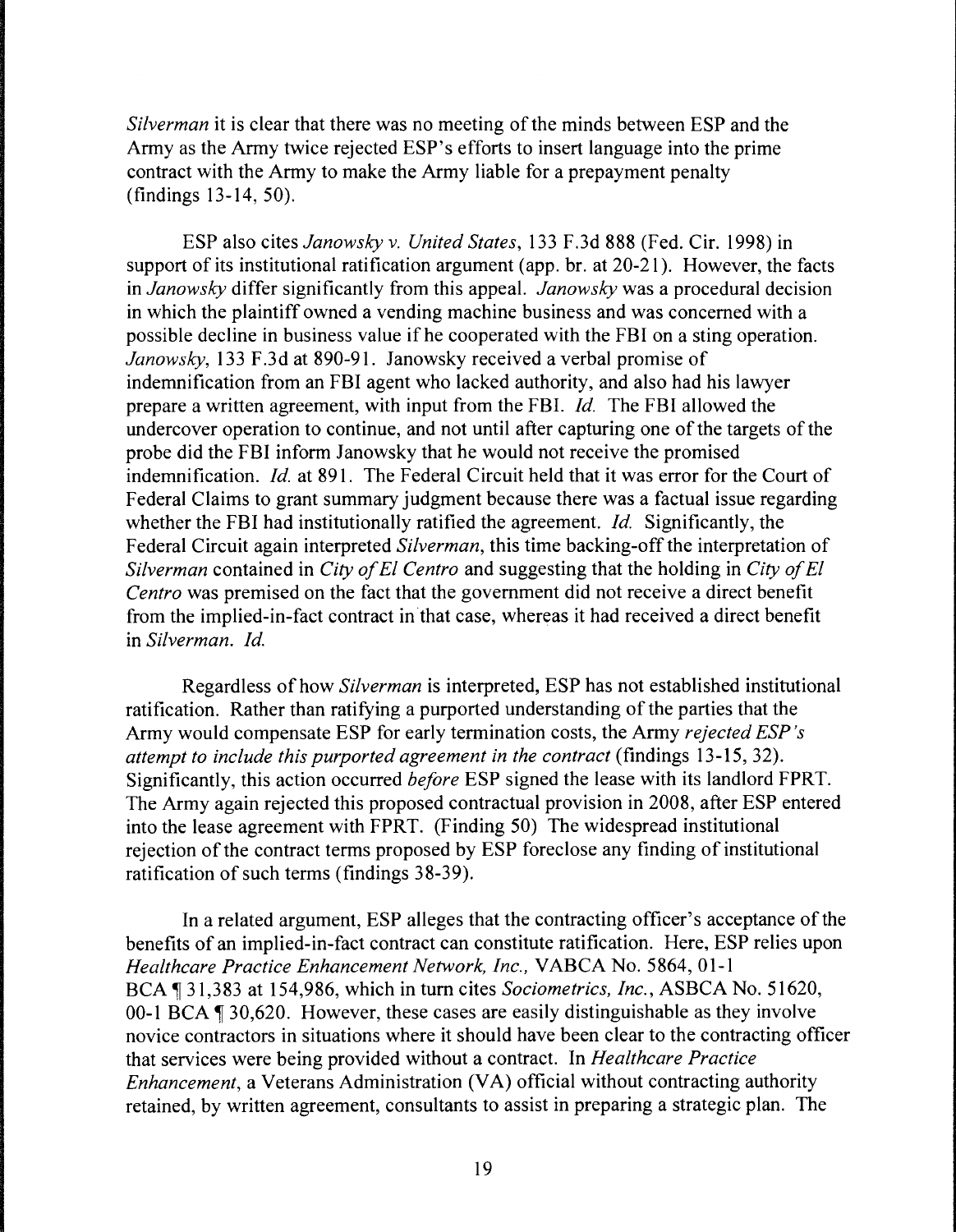VABCA found ratification of the express but unauthorized contract because the contracting officer attended meetings with the consultants and the committee, of which the contracting officer was a member, sought and received the benefits of the consultants' work. *Healthcare Practice Enhancement*, 01-1 BCA ¶ 31,383 at 154,987. As the Veterans Board noted in that appeal,

> We conclude that, in cases in which a Government official, though lacking actual contracting authority, enters into an agreement with a contractor to provide something of value that the Government needs and receives as a benefit, and *either* an authorized CO knew or should have known about it *(Williams) or* the non-authorized Government official who entered the agreement was a senior, or high level, official *(Silverman),* then the Government is liable to compensate the contractor.

*Id.* 

The facts in this appeal differ from *Healthcare Practice Enhancement* in that there is no written but invalid agreement between ESP and the Army. While ESP argues that the Army's contracting officer, as in *Healthcare Practice Enhancement,*  was aware of the benefits of the contract, the record here does not support such an argument. First, the contracting officers were in CECOM and were physically isolated from the Haymarket warehouse, and not in regular contact with ESP, a subcontractor to a series of prime contractors (findings 11, 34). Additionally, here, the Army's contracting officer paid the prime contractor for the use of the Haymarket warehouse (findings 20, 49, 54). ESP fails to explain how, simply by possibly having seen a copy of the lease agreement (a subject of conflicting testimony (findings 24, 34-37, 42)) between ESP and FPRT, the contracting officer was aware of the purported implied-in-fact contract between ESP and the Army, when the Army was paying the prime contractor for the provision of the same benefit - the use of the Haymarket warehouse.

*Sociometrics* is largely similar to *Healthcare Enhancement Practice.* In *Sociometrics,* the Defense Technical Information Center (DTIC) retained appellant for assistance with its annual fall and spring conferences. There was an express contract with a series of option years. After the government exercised the first three option years, Sociometrics erroneously believed that DTIC had awarded the fourth option year, when, in fact, the government had not exercised the option. The contracting officer's representative continued working with Sociometrics in hosting the fall conference as if the option had been exercised, and this knowledge was imputed to the contracting officer by the Board in holding that there was an implied-in-fact contract, ratified by the contracting officer's acceptance of the benefits. *Sociometrics*, 00-1 BCA  $\P$  30,620 at 151, 152-53. However, again in *Sociometrics* the Board considered the contracting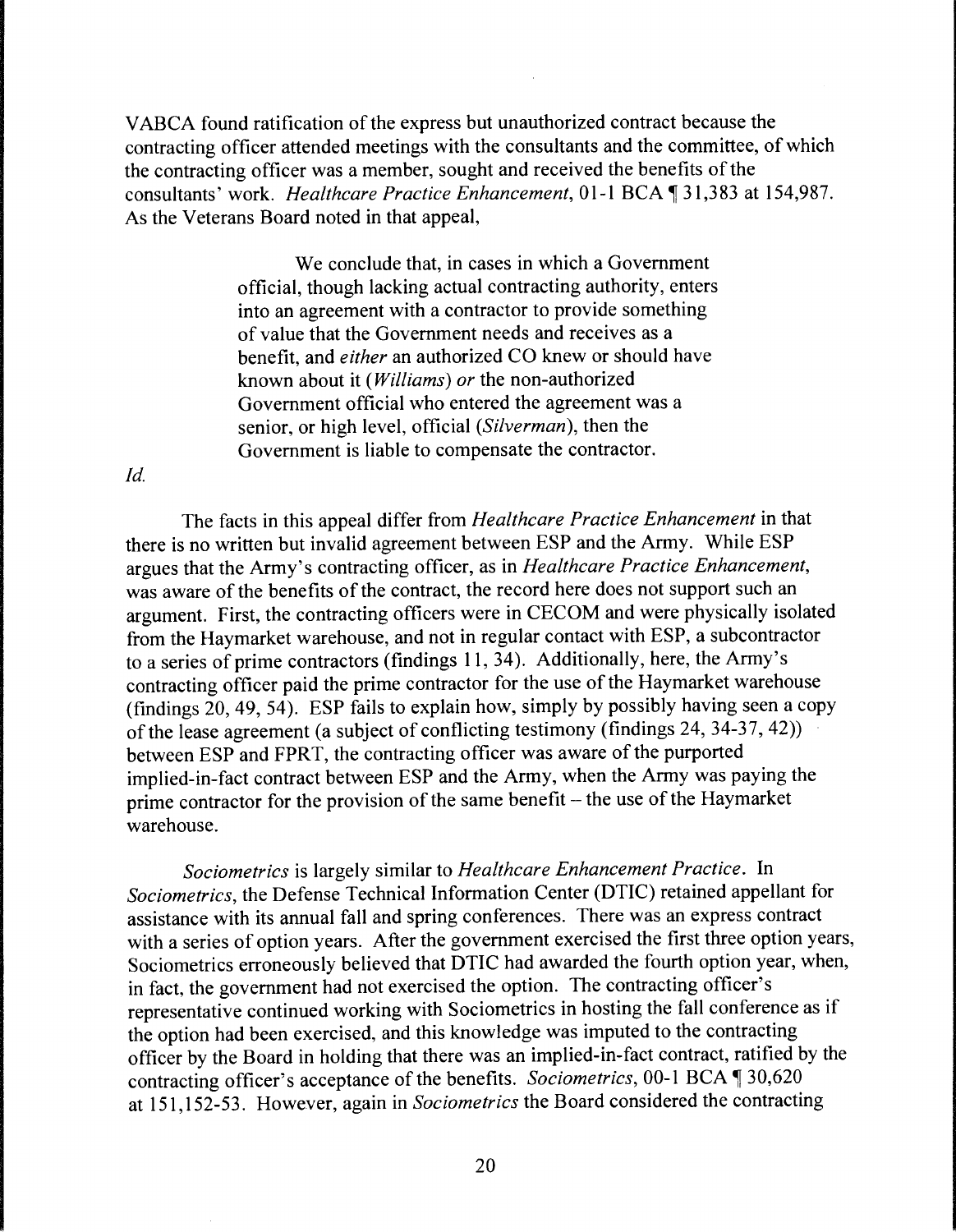officer's knowledge, or actually the contracting officer's representative's knowledge, of a service being provided to be evidence of the implied-in-fact contract. But here, the Army paid the prime contractor for the provision of the Haymarket warehouse and there was no "knowing acceptance" of a benefit. In fact, rather than a "knowing acceptance" of the benefits, the contracting officer at the time that ESP entered its lease with FPRT, Ms. Abbruzzese, was aware of ESP's request for reimbursement of the early termination fee before ESP entered into the lease with FPRT, and she explicitly informed the prime contractor that the Army would not accept responsibility for the contingent liability (findings 13-15). A later contracting officer, Ms. Fernandes, rejected ESP's second attempt to insert liability for the early termination fee into the task order (finding 50). The understanding of the contracting officer for a finding of ratification is key and the knowledge of contract specialists or others involved with the contract is not relevant. *Flex/ab,* L.L.C. *v. United States,* 424 F.3d 1254, 1263 (Fed. Cir. 2005). Thus, we hold that ESP has not established the existence of an implied-in-fact contract with the Army. Moreover, as ESP has not established authority, we reject ESP's argument that the fact that the Army's rejection of the early termination fee does not preclude finding an implied-in-fact contract for the year six rent (app. reply br. at 8-9).

# III. ESP has not Established Entitlement under *Quantum Meruit*

ESP asserts that it is entitled to recover under *quantum meruit* pursuant to the Board's holding in *Honeywell Int'l, Inc.*, ASBCA No. 57779, 15-1 BCA ¶ 36,121. In *Honeywell* the Board noted that where "the government receives the goods or services" for which it contracted, but then seeks to avoid payment by arguing that the underlying contract was unlawful" the contractor may recover under the theory of *quantum meruit. Id.* at 176,340 (quoting *United Pac. Ins. Co. v. United States,* 464 F.3d 1325, 1334 (Fed. Cir. 2006)). ESP additionally cites to *Gould, Inc. v. United States,* 67 F.3d 925, 930 (Fed. Cir. 1995) for the similar proposition that *quantum meruit* permits the contractor to be "compensated under an implied-in-fact contract when the contractor confers a benefit to the government in the course of performing a government contract that is subsequently declared invalid." As explained in more detail above, we hold that there was no contract between ESP and the Army, express or implied-in-fact, that would serve as the basis for recovery under *quantum meruit.* Recovery under *quantum meruit* prevents the government from unjustly benefiting from goods or services provided pursuant to an unenforceable contract. Here, we have held that there is no contract. Moreover, as noted above, the Army paid the prime contractor for provision of the Haymarket warehouse pursuant to the express contracts between the Army and prime contractors (findings 20, 49, 54). Thus, the government paid for the benefit it received, and there is no basis for recovery under a theory of *quantum meruit.* 

Finally, we note that Count I of ESP's complaint asserted that the Army breached its prime contract with the Treasury Department's BPD (compl.  $\P$  36-43).